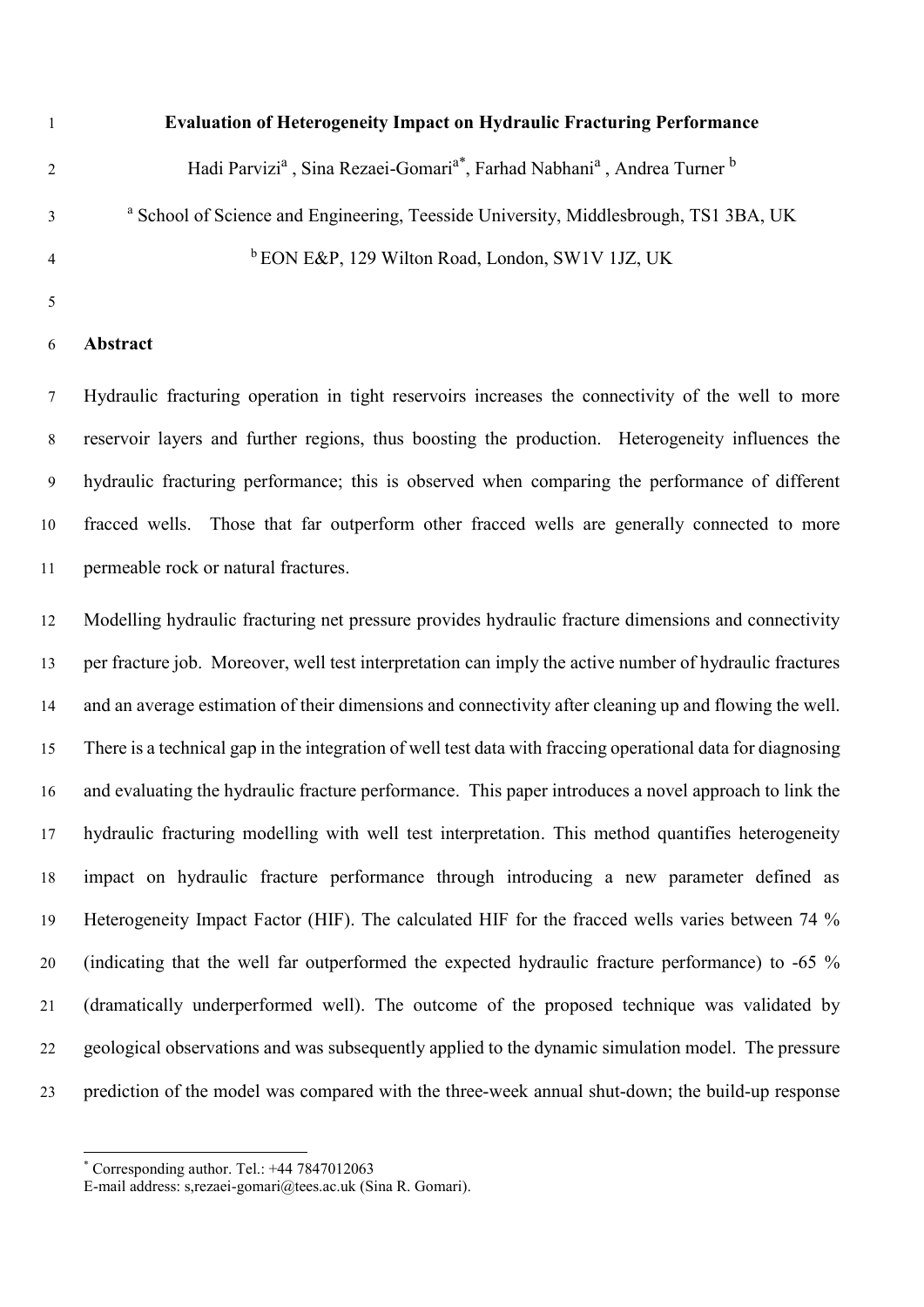and its derivative display an excellent match which provides evidence for the robustness of the dynamic model and the effectiveness of the proposed technique.

## **1. Introduction**

 Since its introduction in the late 1940s, hydraulic fracturing has been widely used in North America to achieve higher recovery from low permeability reservoirs and/or to bypass the formation damage around the wellbore (Economides, et al., 2002). In addition, successful applications of this technique have been reported in other locations including North Sea (Vos, et al., 2009), South America (Antoci and Anaya, 2001), Asia (Shaoul, et al., 2007) and Middle East (Al-Zarouni and Ghedan, 2012) and (Mirzaei-Paiaman, 2013). Generally, many steps of analysis are performed prior to any hydraulic fracturing job to ensure its effectiveness. But, in comparison, hydraulic fracturing in heterogeneous reservoirs requires much more analysis for an optimum design and operation. This is mainly due to the fact that in heterogeneous reservoirs, rock properties vary dramatically and can affect the hydraulic fracture performance. To overcome the technical and operational challenges associated with hydraulic fracturing in such reservoirs, multi-disciplinary approaches are required to gain improved insight into the hydraulic fracturing performance. This aim can be fulfilled by developing methods to capture the impacts of reservoir heterogeneity, most desirably in a quantitative manner, in a way that the results can be easily translated into reservoir dynamic modelling systems.

 Southern North Sea (SNS) reservoirs are among the most heterogeneous reservoirs in which hydraulic fracturing has been considered for implementation. The SNS reservoirs are characterised by their more permeable layers and natural fractures as the two possible elements of heterogeneity (Parvizi, et al, 2015a) and (Parvizi, et al, 2015b). These distinctions make the fraccing designs more complicated and signify the importance of taking an integrated approach to get the most out of the available data. However, integration of different data sources is often not straightforward and requires innovative techniques. This paper introduces a new technique to diagnose the hydraulic fracture performance by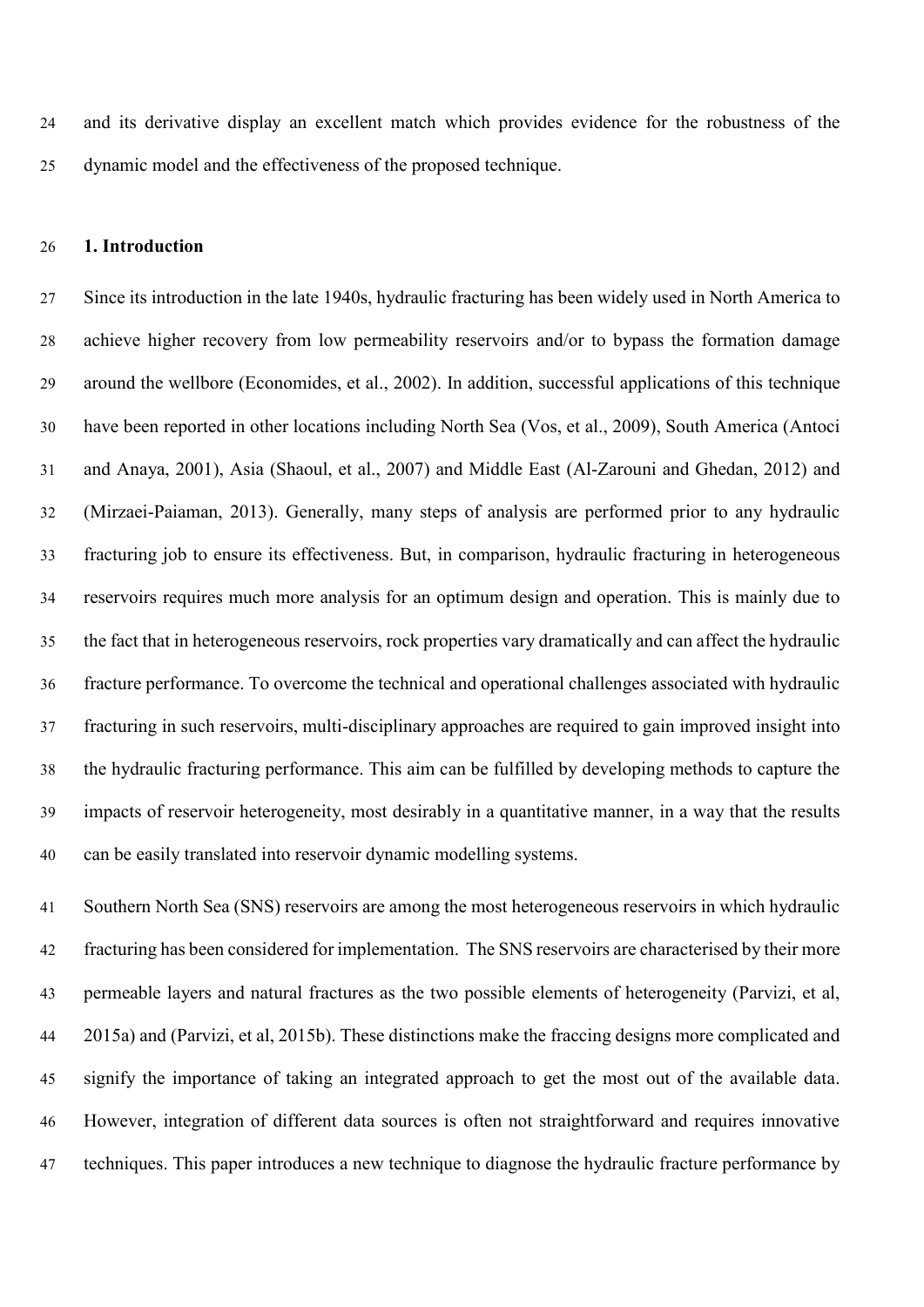integrating well test analysis and collecting data at each hydraulic fracturing stage. Upon identification of a technical gap in data integration, this paper proposes an innovative technique for quantifying the impact of heterogeneity on hydraulic fracture performance. Results observed after applying this technique to real field data provide robustness to the method.

 There are different approaches to evaluate the well performance of a hydraulically fractured well. Each approach has its own advantages and requires a different level of details for modelling. Accordingly, the prediction reliability depends on the methodology strength in capturing more of the contributing production mechanisms and the underlying physics.

 The most common modelling approaches for incorporating the effects of hydraulic fracturing include negative well skin factor (Schulte, 1986), course-grid transmissibility multiplier (El-Ahmady and Wattenbarger, 2004; Iwere et al., 2004), and local grid refinement (LGR) transmissibility modification (Bennett, et al., 1986; Hegre, 1996). The LGR method offers more modelling flexibility since 3D properties with higher resolution can be modelled to help incorporate the reservoir heterogeneity. Ideally, the fracture cell (i.e. the cell which hosts the induced fracture) should have similar width to the induced fracture which can be, for example, in the range of 0.03 to 0.51 inches (based on the data from 24 hydraulic fracture jobs performed in a Southern North Sea field; see Appendix A). Using such small cell sizes violates one of the assumptions of well modelling in finite difference simulators (Peaceman radius formula) and adds error to the well performance calculations. It is also extremely slow and generates convergence problems in numerical reservoir simulations (Hegre, 1996). One solution is to consider thicker fracture cells and upscale the hydraulic fracture conductivity to the fracture cells.

 In the presence of natural fractures in tight formations, the physics and modelling become more complicated and challenging. Due to difficulties of designing and performing experimental work on fracture network propagation in the laboratory settings and the difference of laboratory and reservoir scales, numerical modelling has become an essential tool in hydraulic fracture studies, as it facilitates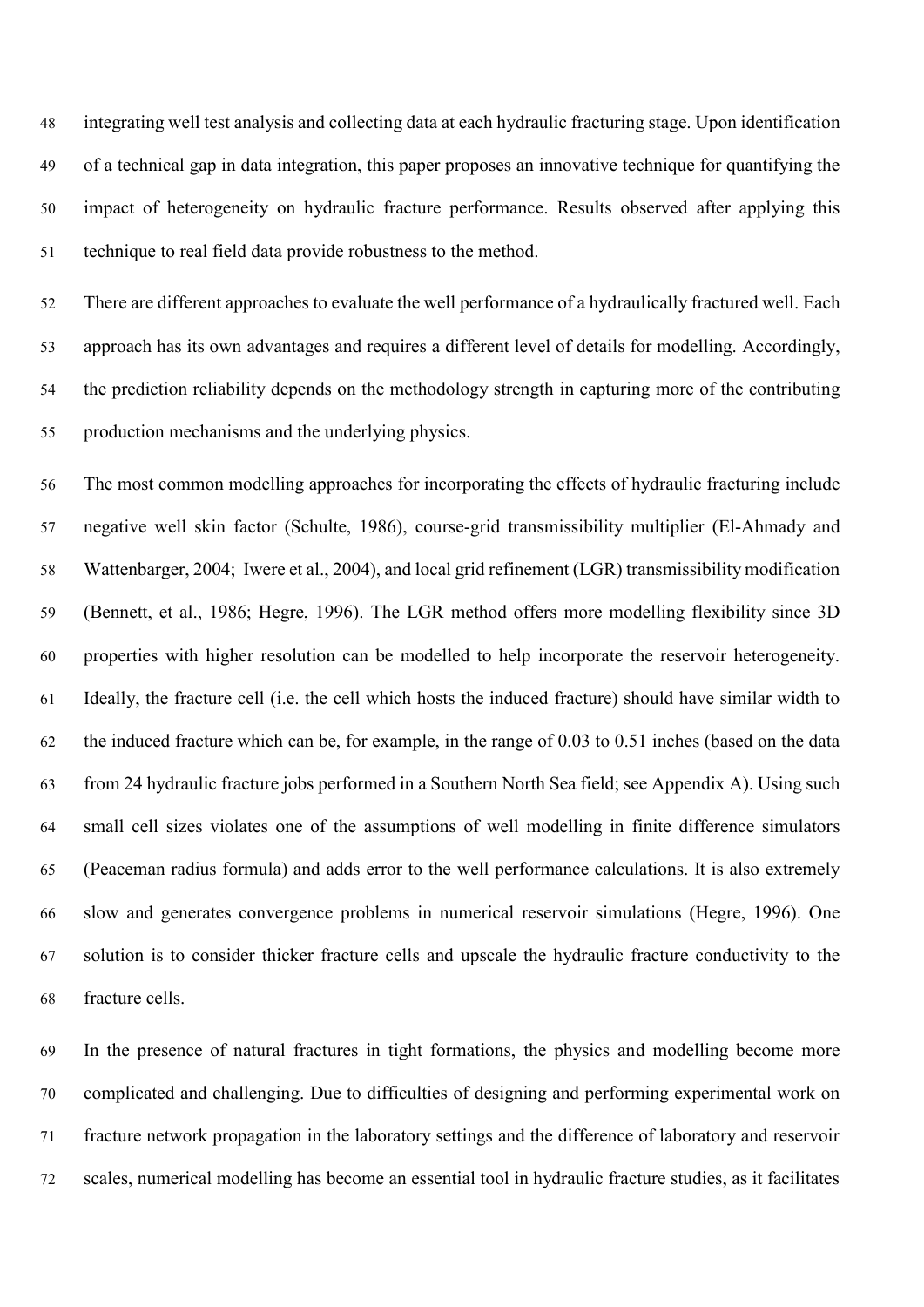incorporation of many details and conditions in modelling and prediction of fracture network geometries (Zhang et al., 2015). Some authors have attempted to simulate hydraulic fracturing in naturally fractured reservoirs considering the complexities involved. Fracture modelling approaches based on the Boundary Element System (BES) were applied by some researchers (Sousa et al., 1993; Zhang et al., 2007; Sessetty and Ghassemi, 2012). Zhao and Young (2009) developed a dynamic 3D Distinct Element Model (DEM) based on tri-axial fracturing laboratory experiments to simulate fluid injection into a reservoir with natural fractures. Ben et al. (2012) used Discontinuous Deformation Analysis (DDA) to simulate hydraulic fracturing. Huang and Ghassemi (2012) used the Virtual Multidimensional Internal Bonds (VMIB) evolution function for numerical simulation of 3D fracture propagation at micro scale. Using this method, they successfully represented the features of tensile and compressive fracture propagation and suggested that 3D simulation of fracture propagation helps understanding and designing multiple hydraulic fractures. Zhang et al. (2016) used the lattice cell version of the discretized virtual internal bond method to model the reservoir rock for numerical simulation of the fracture development behaviour in complex unconventional reservoirs.

 Hamidi and Mortazavi (2014) simulated the hydraulic fracture initiation and propagation through intact rock using 3D Distinct Element Code (3DEC) and introducing a fictitious joint technique to facilitate importing the fracture initiation capability in the DEM approach. Zhang et al. (2015) have given a full account of hydraulic fracturing simulation approaches and concluded that Displacement Discontinuity Models (DDM) can best simulate the complex fracture networks.

 Considering the fact that most of the numerical fracture modelling approaches are mainly suitable for hard rocks due to assuming planar fracture geometry and linear plastic fracture mechanics, Wang (2015) used Extended Finite Element Method (XFEM) together with Cohesive Zone Method (CZM) and Mohr-Coulomb theory of plasticity to investigate the initiation and development of non-planar fractures in brittle and ductile rocks. To address the same issues and investigate non-planar hydraulic fractures by 3D simulation, Sobhaniaragh et al. (2016) also combined the Cohesive segments with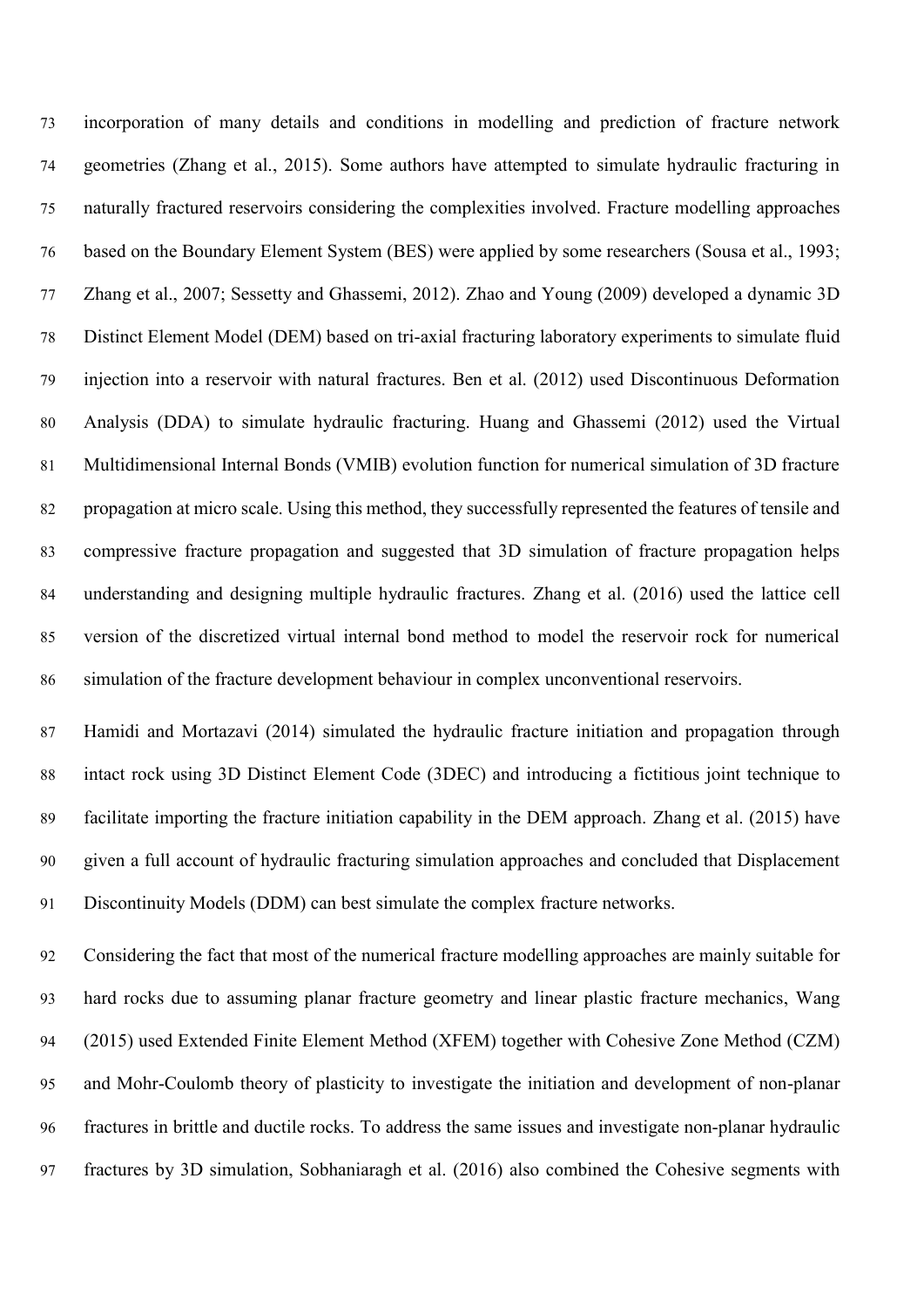Phantom Node Method and called it CPNM. Nadimi et al. (2016) presented a new meshfree 3D simulation model based on Peridynamic (PD) method for investigation of hydraulic fracture development and geometry in complex and heterogenous formations; the method also considers the interaction of the induced fractures with the natural fractures.

 Despite their basic nature, coupling of these models with a commercial simulator for investigating the interaction of induced fractures with natural fractures is difficult and currently not fully practical. Therefore, on performance evaluation of hydraulic fractures, a methodology is required that can:

 1. Serve as diagnostic tool to identify the heterogeneity in terms of natural fractures and/or high permeability streaks;

 2. Support the tuned initial guess for connectivity calculation of upscaled fracture cells to 108 reduce the associated uncertainty;

3. Link the findings to geological features.

 These features have not been quantitatively integrated in the methodologies proposed by the investigators so far. In this work, the authors suggest that such a technical gap can be filled through integration of well test results with fracturing operational data analysis for diagnosing and evaluating hydraulic fracturing performance. To link the hydraulic fracturing modelling with well test interpretation, in this paper, a new methodology is proposed to quantify the heterogeneity impact on hydraulic fracture performance in terms of a new parameter defined as Heterogeneity Impact Factor (HIF). This parameter represents a quantified value for the expected performance of hydraulic fracturing on each well considering the contribution of heterogeneity. HIF creates a basis for comparing the wells of the same field with each other and also can exhibit the degree of heterogeneity in different fields.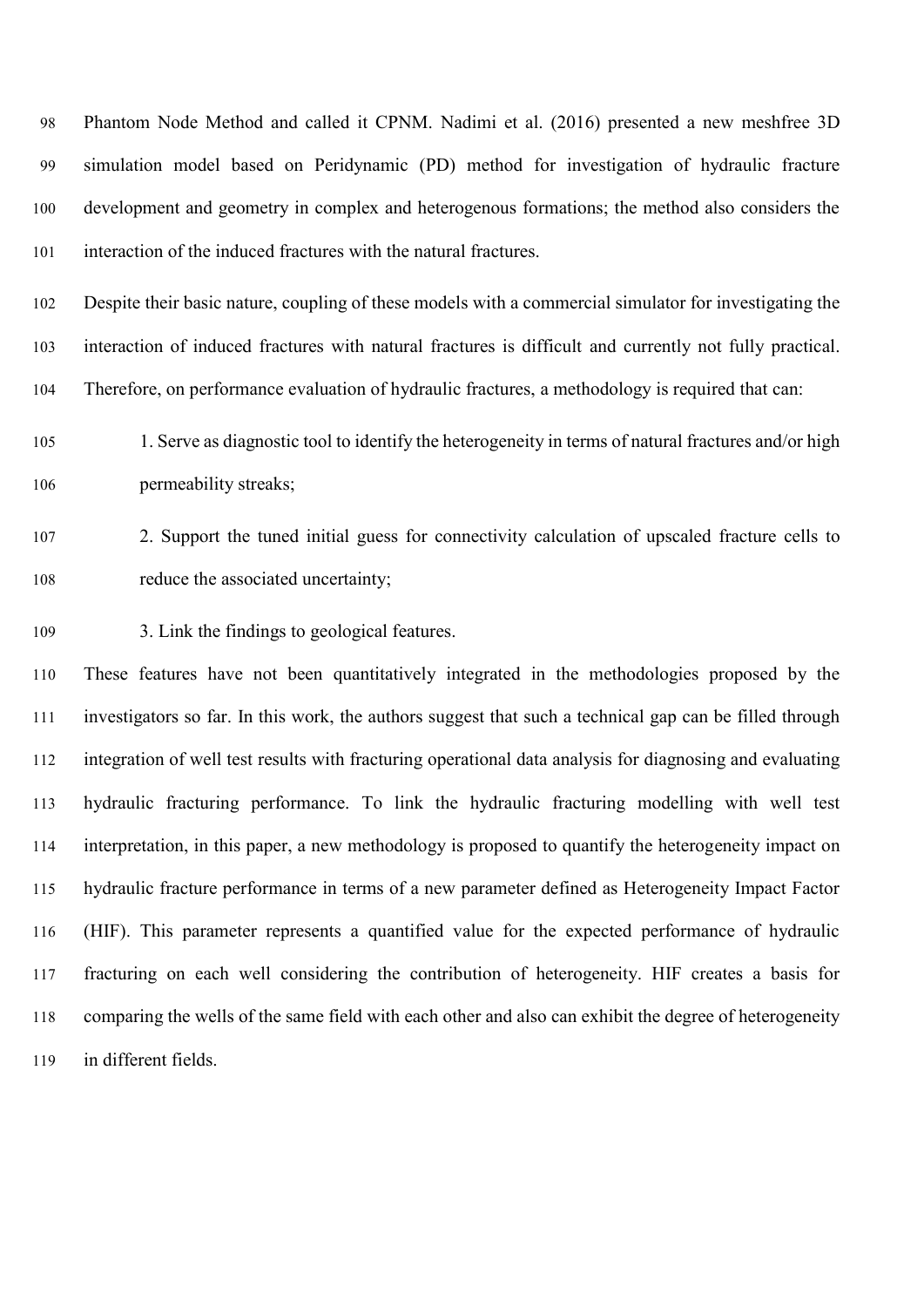Quantification of heterogeneity impact as a value is important as it can be used for prediction of well production by integrating the tools of production simulation with HIF. The way forward is to work on a new methodology of integrating HIF with Decline Curve Analysis.

 The results of the application of the proposed technique in one of the SNS reservoirs were in very good agreement with geological and drilling observations. The HIF analysis was then incorporated into the dynamic simulation model and pressure predictions of the model were compared with the three-week annual shut-down. The build-up response and its derivative displayed an excellent match which provides evidence of successful application of the proposed technique.

 In the following sections, first, the workflow introduced by the authors in a previous study (Parvizi, et al, 2015b) to analyse the hydraulic fracture performance is discussed. In that study, an integrated multi- disciplinary approach was proposed for deploying the data and information available all the way from seismic interpretation to reservoir dynamic modelling to evaluate the performance of the hydraulic fracturing. It should be noted that the current work is, in fact, a continuation of the previous study and the newly proposed HIF analysis is built upon the foundation of the hydraulic fracture performance analysis workflow. For this reason, an in-depth discussion on the application of this workflow for the reservoir under the study has been presented as well. Then, a new ratio (WTA/NPM) for evaluating the performance of fracced wells as well as a new parameter (HIF) to show the impact of reservoir heterogeneity have been defined and applied to the real field data. It is worth mentioning that the methodology in this study is, indeed, focused on combining the results of well test analysis (where the production-pressure is matched) with the results of net-pressure match (where pressure depletion is characterized and matched using specific parameters). Once these two matches are obtained, since well test considers a larger radius of investigation and net-pressure considers a smaller radius of investigation, the relation between them can be used to conclude a zero-dimension property of the reservoir heterogeneity which we have quantified and defined as HIF. Finally, the results of the work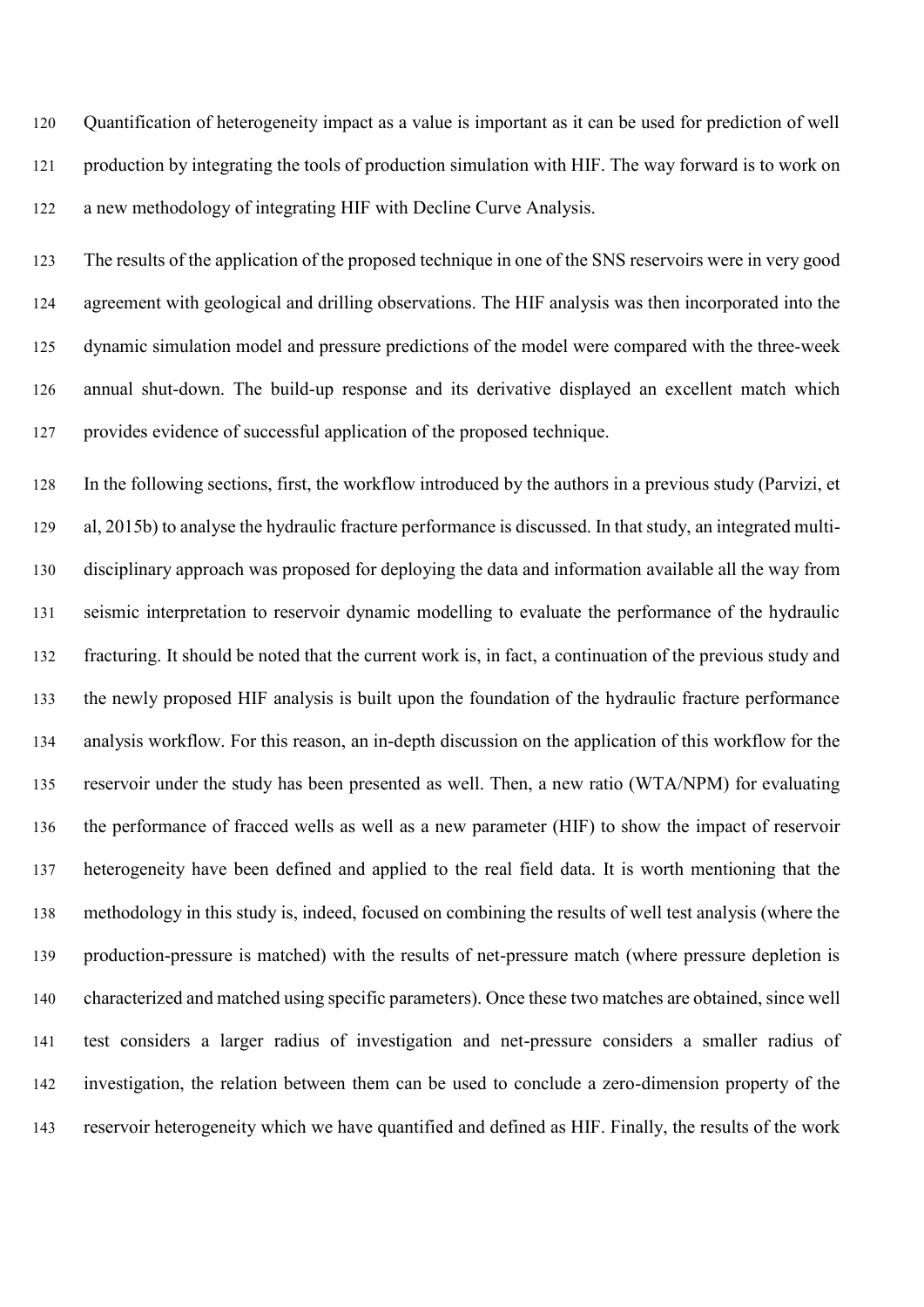are compared with geological evidences and validated by matching the pressure predictions of the resulting dynamic reservoir model with the real well test data.

#### **2. Methodology: Hydraulic Fracture Performance Analysis Workflow**

 In this section, the details of application of the comprehensive workflow of hydraulic fracture performance analysis introduced by the authors in a previous publication (Parvizi, et al, 2015b) is presented. In this work, actual field data was acquired from an oil and gas operator with the view to evaluate the hydraulic fracture performance.

 This field is situated in the Southern North Sea gas basin. It is 10 km long, 1.5 km wide with an estimated reservoir thickness of 270 ft. The reservoir rock is of Rotliegend age, mainly sandstone with layers of siltstone and minor shale deposits, according to log and core data. This producing horizon is overlain by a 400-feet shale formation which constrains the propagation of the fractures. The reservoir formation is also underlain by a very tight sandstone with unsuccessful attempts of production which render it unexpected to have noticeable contribution to production of fluids. Based on core data, the reservoir porosity ranges from 5 to 20 percent and the average reservoir permeability is less than 1 mD. Slightly higher permeabilities are observed where the reservoir formation is encountered in wells at lower depths with less illitisation.

 The initial well test, done on the exploration well in the 1980's, had indicated a gas flow rate of 4 MMSCFD; the low rate was attributed to the significantly illitised formation. An appraisal well was drilled 16 years later and flowed 10 MMSCFD. A phased development plan was prepared with three of the five initially planned horizontal wells (A, B, and C) being drilled and fracced each with five stages. The two remaining wells were drilled after three years of production. These wells were also horizontal each with five stage frac zones (D and E), similar to phase-1 wells.

 Performance evaluation of these multi-fracced horizontal wells is crucial for forecasting and evaluating further development opportunities. To simulate the hydraulic fracture in this study, pseudo 3D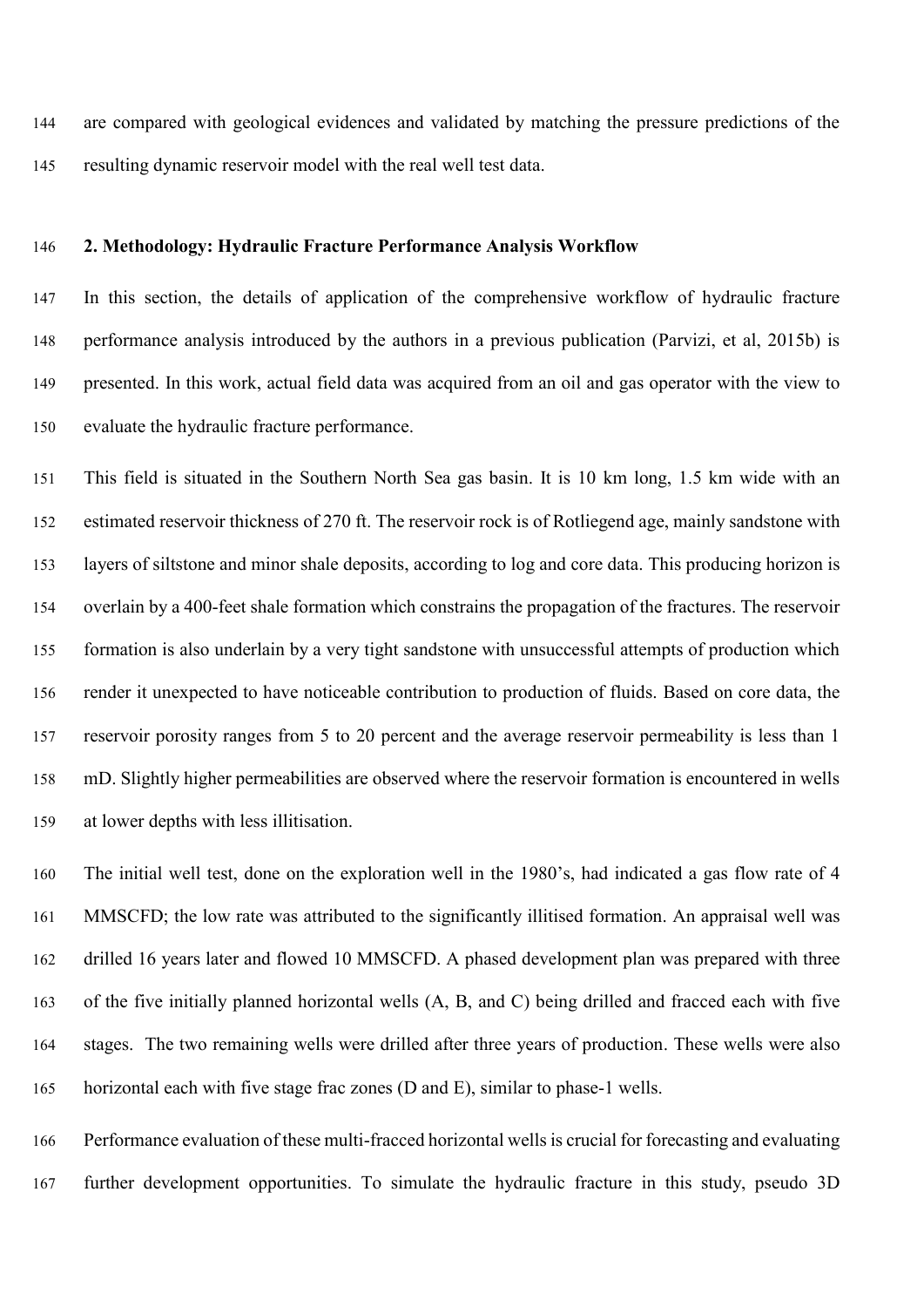hydraulic fracture modelling was performed using a commercial simulator for fracture design and analysis in complex situations. However, it should be noted that, in this paper, the focus is on the combined use of hydraulic fracture modelling results and pressure decline analysis results regardless of the specific methodologies/ software used for obtaining such results. In other words, in any other similar study, once the fracture modelling is performed using any approach chosen by the engineer/ researcher, the results can be integrated with the results of well test analysis, which could, in turn, be accomplished using any method selected. Such integration of the results is then governed by the workflow presented here.

 A complete picture of the hydraulic fracturing modelling workflow requires an integrated multi- disciplinary approach to be applied. This systematic workflow is shown in [Figure 1](#page-7-0) based on an ideal approach of deploying multi-disciplinary information.



- <span id="page-7-0"></span>Figure 1. Integrated hydraulic fracturing modelling workflow proposed by Parvizi et al. (2015b).
- The workflow ends in creating 3D static and dynamic models. Some of the fundamental inputs to the
- workflow of hydraulic fracture performance evaluation are:
- 183 1. Results of net pressure match
- 2. Well test interpretations (pressure transient analysis)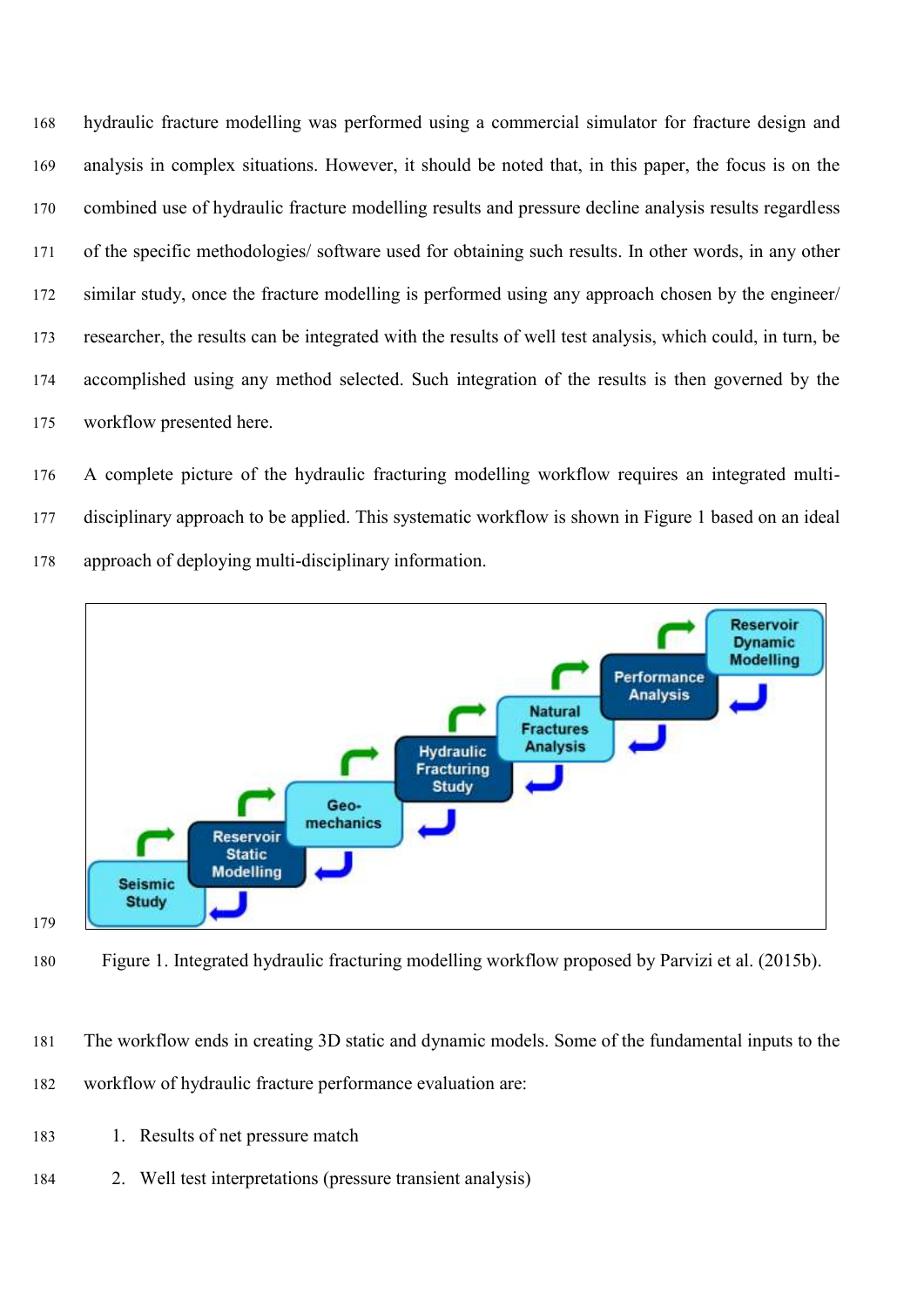- 3. PLT outcomes (production-data analyses)
- 4. Hydraulic fracture conductivity versus effective stress
- The details of each input as well as their integration in the fracture modelling are as follows:

## **2.1 Net Pressure Analysis**

189 The difference between the pressure in the fracture and the in-situ stress ( $P_f$  – in-situ stress) is referred to as the net pressure. To estimate the patterns of growth for fractures in the field or after the treatment, the behaviour of net-pressure was defined by Nolte and Smith (1981). In their analysis method, they used the model proposed by by Perkins and Kern (1961) and later modified by Nordgren (1972) and hence called Perkins-Kern-Nordgren (PKN) theory. Based on the assumptions of the PKN theory, as long as the fracture height is contained, the net pressure will increase with time according to the following proportionality:

 $P_n \propto \Delta t^e$ 

197 Where  $P_n$  is critical net pressure and  $\Delta t$  is change in time with  $0.125 \le e \le 0.20$ , and, slope,  $e = 0.20$  for low leakoff and 0.125 for high leakoff. Leak off is a measure of the fracture fluid-loss when the pumping stops (Economides and Nolte, 2000).



<span id="page-8-0"></span>Figure 2. Net pressure calculation diagram.

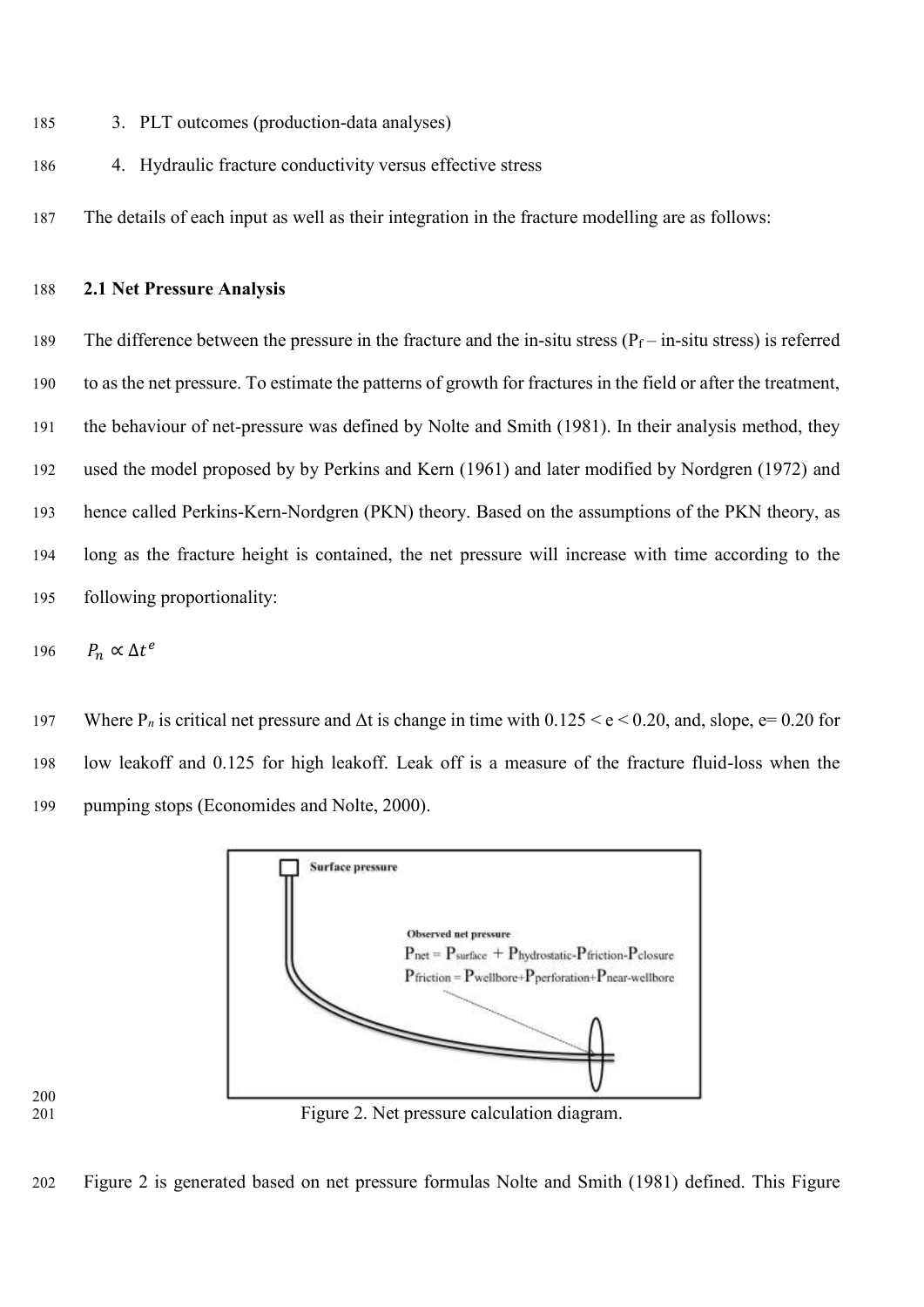shows the relationship between net pressure and the rest of measurements during fracturing operation. Fracture geometry is inferred from net pressure and leak-off behaviour in this indirect diagnostic technique. The results of net-pressure match interpretations are non-unique so careful application is required. This technique is most useful when results are integrated or calibrated with results of other diagnostics.

 In a hydraulic fracturing job, the injection parameters (i.e. surface pressure, bottomhole pressure, flow rate, fluid volumes, and proppant concentration) are recorded in real-time and fed into hydraulic fracture modelling software. The software utilizes the closure stress profile and rock mechanical properties from the static model to match the net pressure obtained from the injection parameters and leak-off behaviour.

213 Through net pressure matching, an estimate of the fracture half-length  $x_f$ , fracture height  $h_f$ , fracture 214 width  $w_f$  and its conductivity  $C_{fD}$  was achieved for the number of fracture jobs implemented in this field (Table 1).

# **2.2 Well Test (Pressure Transient) Analysis**

 It is possible to estimate of the number of active hydraulic fractures, their average fracture geometry (fracture height and half-length) and their average conductivity using well test analysis. Clarkson (2013) described very detailed and comprehensive approach of production data analysis including well test interpretation for unconventional resources. There are three analytical well test models describing fluid flow and pressure behaviour of hydraulic fractures:

- Infinite conductivity hydraulic fractures
- Uniform flux hydraulic fractures
- Finite conductivity hydraulic fractures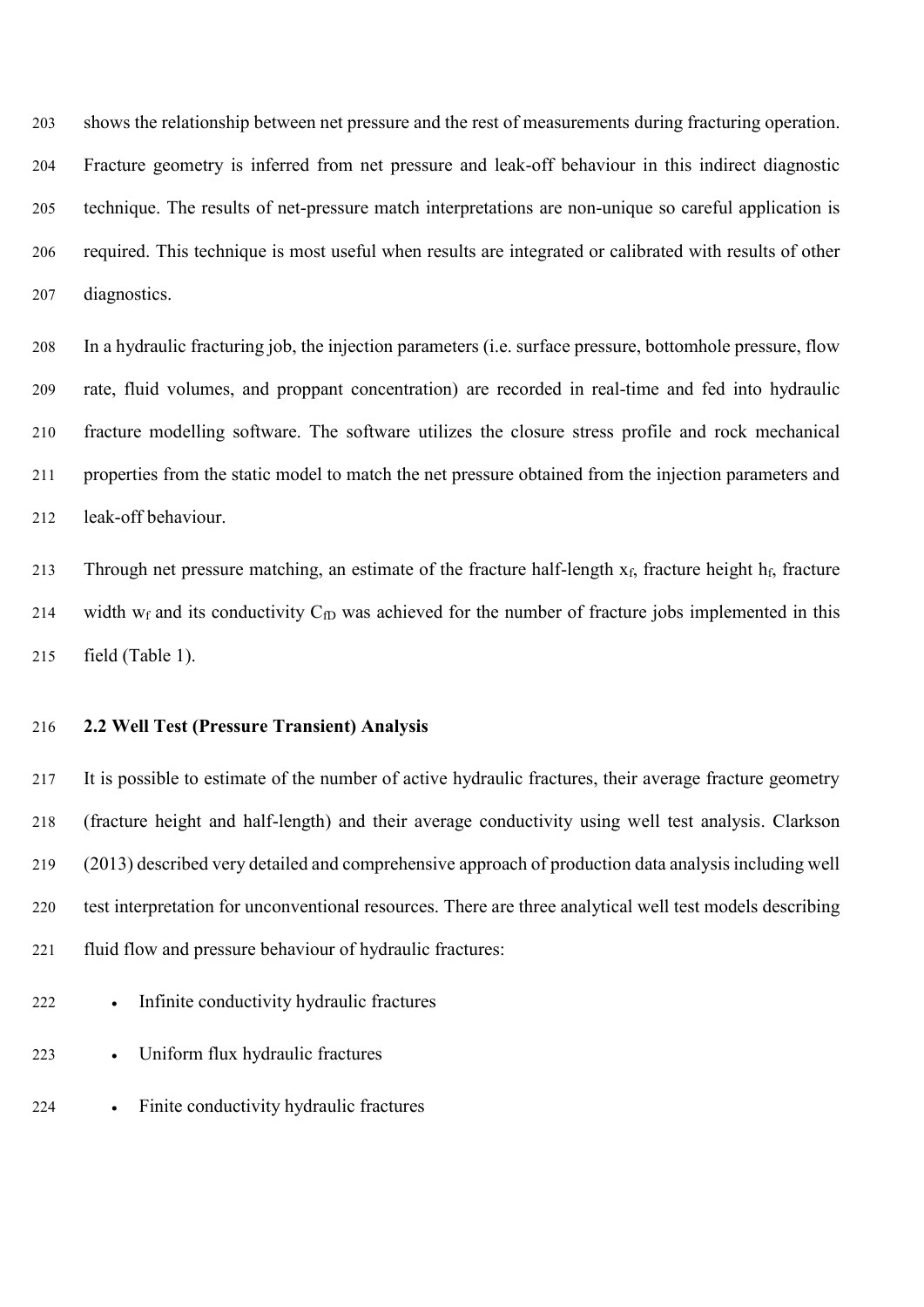In infinite conductivity hydraulic fractures, it is assumed that pressure drop along the fracture is negligible; therefore, fracture linear or bilinear flows are not practically observed. On a logarithmic plot, the formation linear flow is seen with a slope of 0.5 followed by a pseudo-radial flow for which the derivative becomes horizontal.

 Flow in uniform flux hydraulic fractures behaves very similarly to infinite conductivity fracture, except that the flow is assumed uniform along the fracture length. Formation linear flow and pseudo-radial flow regimes can be observed if flow duration is long enough.

 There is a considerable pressure drop along the finite conductivity hydraulic fractures, therefore bilinear flow (fracture linear flow and formation linear flow) occurs at early times. Bilinear flow is observed with the slope of 0.25 on the pressure derivate plot. Then linear formation flow may or may not be seen, because it is very short and finally, pseudo-radial pressure behaviour is developed. During the well test matching process of the five multi-staged fractured horizontal wells, finite conductivity hydraulic fractures was assumed. This is because of uniform flux and infinite conductivity fracture assumption lead to a different pattern of pressure behaviour comparing with the real data.

## **2.3 Production Data Analysis**

 Productivity of each fracture may be obtained from PLT analysis and deployed to validate the expected flow contribution from net-pressure analysis, to check the number of active fractures obtained from well test interpretation and to tune the dynamic model. It is commonly believed that a hydraulic fracture with higher proppant concentration should perform better however, due to heterogeneity it may be difficult to find a correlation between hydraulic fracture geometry, its proppant coverage and production performance. Therefore, PLT has a key role for understanding the effect of heterogeneity on the fracture performance.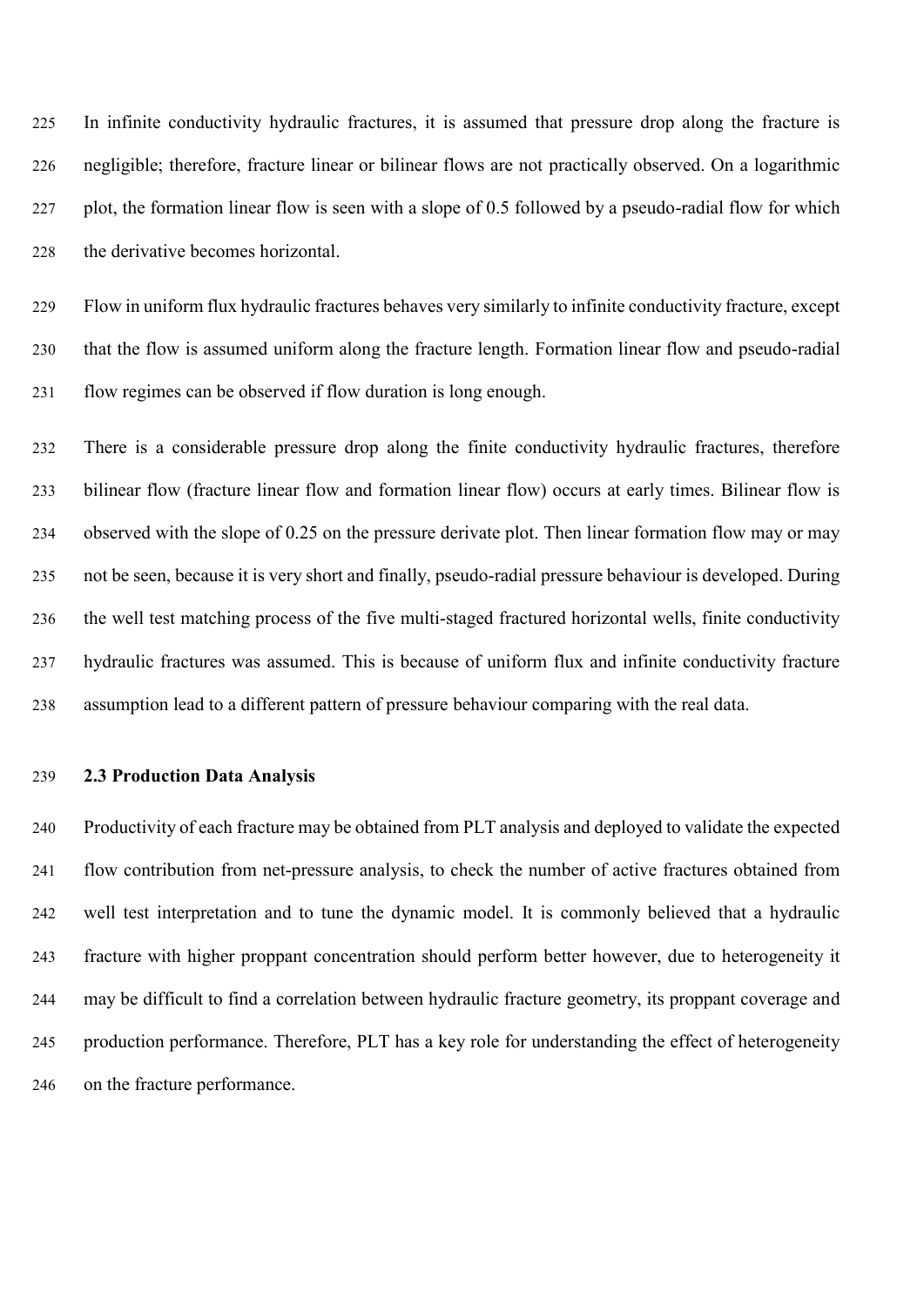#### **2.4 Hydraulic Fracture Conductivity versus Effective Stress**

 Conductivity of the fracture will be reduced during the life of the well because of increasing stress on the propping agents. The effective stress on the propping agent is the difference between the in-situ stress and the flowing pressure in the fracture. As the well is produced, the effective stress on the propping agent will normally increase, because flowing bottomhole pressure will be decreasing. Parvizi et al. (2015b) explained the workflow of integration of this mechanism into the dynamic model. This effect is measured in the laboratory by measuring the fracture conductivity with increasing effective stress on proppants and the conductivity versus effective stress is obtained (Figure 3-a). The results are then translated into the dynamic model in the form of a fracture transmissibility multiplier versus pressure table (Figure 3-b). Grid cells that represent the fracture in the model could then be assigned the fracture transmissibility multiplier versus pressure table that was created as illustrated in [Figure 3.](#page-11-0)



<span id="page-11-0"></span> Figure 3. Translating fracture conductivity versus proppant stress (a) into fracture transmissibility multiplier versus pressure (b) (Parvizi, et al, 2015a).

 An important step in this study is the integration of the results of net pressure analysis with the outcome of the analysis performed in this section on the change of fracture conductivity with effective stress. Such integration is seen as a challenge due to the fact that the nature and detail level of these parameters and analyses are different and there has not been a practical technique to capture and successfully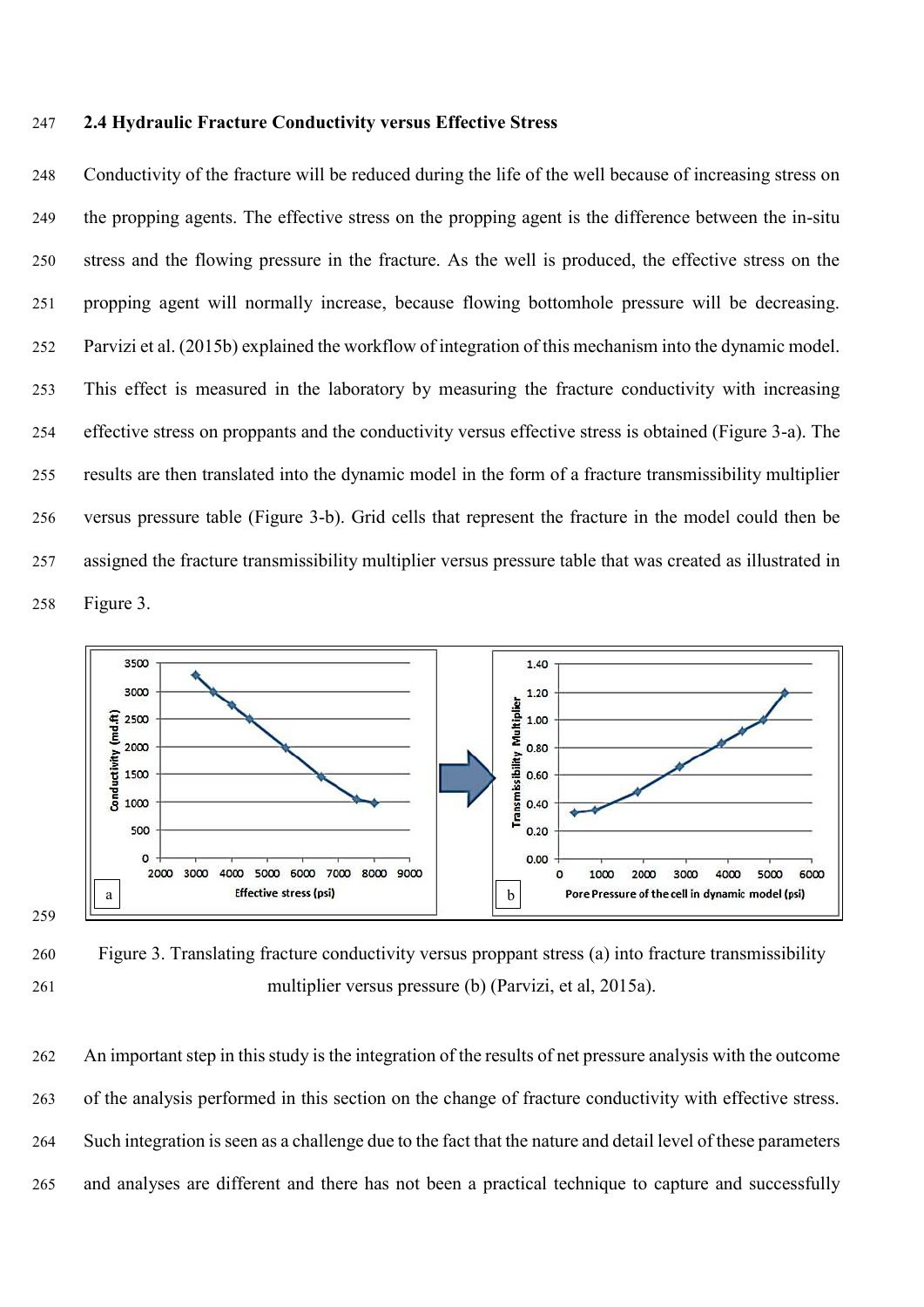combine all the information gained through the application of each method. The following section presents the way in which this challenge is overcome.

## **2.5 Integration of Net Pressure Match, Well Test Data, PLT Results and Connectivity Behaviour**

 Generally, the process of hydraulic fracture description involves using fracture design software to match the net-pressure and report the fracture geometry (height, and half-length) and attributes such as conductivity for each fracture. Post-job well test (well test carried out after hydraulic fracturing and cleaning up) is the main reference to show the performance of the well. The problem is that the assumptions of fracture in well test interpretation are based on an average fracture attribute and geometry. This makes the comparison very difficult.

 In order to evaluate fracture performance, we define a measurable parameter named Surface 276 Conductivity  $(SC_f)$  for the hydraulic fractures. This parameter should be an indication of the expected 277 fracture performance; thus,  $SC_f$  is directly proportional to fracture conductivity and its dimensions. Therefore;

279  $SC_f \propto K_f$ . W

$$
280 \t SC_f \propto 2.X_f
$$

$$
281 \tSC_f \propto h_f
$$

282 Where  $K_f$ , w is conductivity of hydraulic fracture,  $x_f$  is hydraulic fracture half length, and  $h_f$  is hydraulic 283 fracture height. Then, SC<sub>f</sub> can be defined as fracture surface multiplied by fracture conductivity 284 (Equation 1). The unit of  $SC_f$  would be mD.ft<sup>3</sup>, but for simplicity of the analysis, the values would be 285 presented in 10<sup>6</sup> mD. ft<sup>3</sup> since the typical values for such a parameter will be in the order of 10<sup>6</sup> to 10<sup>9</sup>.

$$
286 \t SCf = 2xf \times hf \times Kf. w \tEquation 1.
$$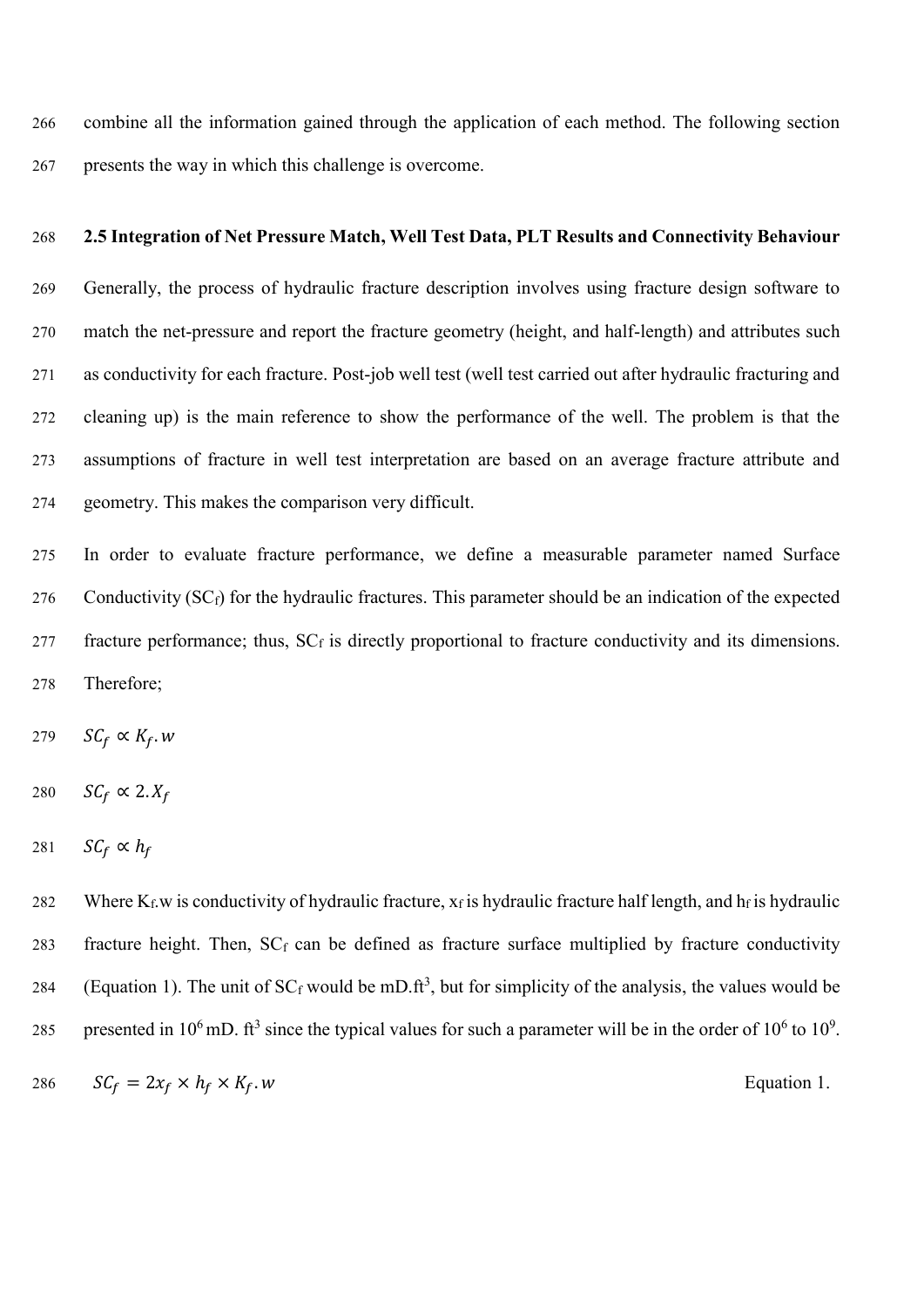287 In order to generalise the concept of  $SC_f$  for the wells with more than one fracture, SC is defined for 288 such wells as the summation of all the  $SC_f$  values of the fractures in the well (Equation 2).

289 
$$
SC = \sum_{i=1}^{n} 2x_f \times h_f \times K_f
$$
.

 Integrating all the hydraulic fracture properties into one single parameter is the key advantage of SC. It can therefore, be calculated for well test analysis outcome as well as net pressure match; Equation 3 and Equation 4.

293  $SC_{WTA} = \sum_{i=1}^{n} 2x_f \times h_f \times K_f$ .  $w$  Equation 3.

294 
$$
SC_{NPM} = \sum_{i=1}^{m} 2x_f \times h_f \times K_f
$$
. w Equation 4.

## Where

- WTA= Well test analysis (post-frac well test)
- NPM= Net pressure match for the fracture job
- n= Number of hydraulic fractures that are assumed for well test match

m= Number of hydraulic fractures that are designed in hydraulic fracture design software

 In order to integrate the results from the net pressure match and well test analysis, a new parameter is proposed to be calculated: the WTA/NPM ratio (Equation 5). This ratio is the comparison of the 302 product of fracture surface area  $(x_f, h_f)$  and fracture conductivity  $(k_f, w)$  between the results derived from well test analysis and net pressure matching. This ratio solves the issue of having different levels of details for net-pressure-match versus well test analysis.

WTA/NPM ratio will be defined as:

$$
306 \quad SC_{WTA}/SC_{NPM} = \left(\sum_{i=1}^{n} 2x_f \times h_f \times K_f. w\right)_{WTA} / \left(\sum_{i=1}^{m} 2x_f \times h_f \times K_f. w\right)_{NPM}
$$

Equation 5.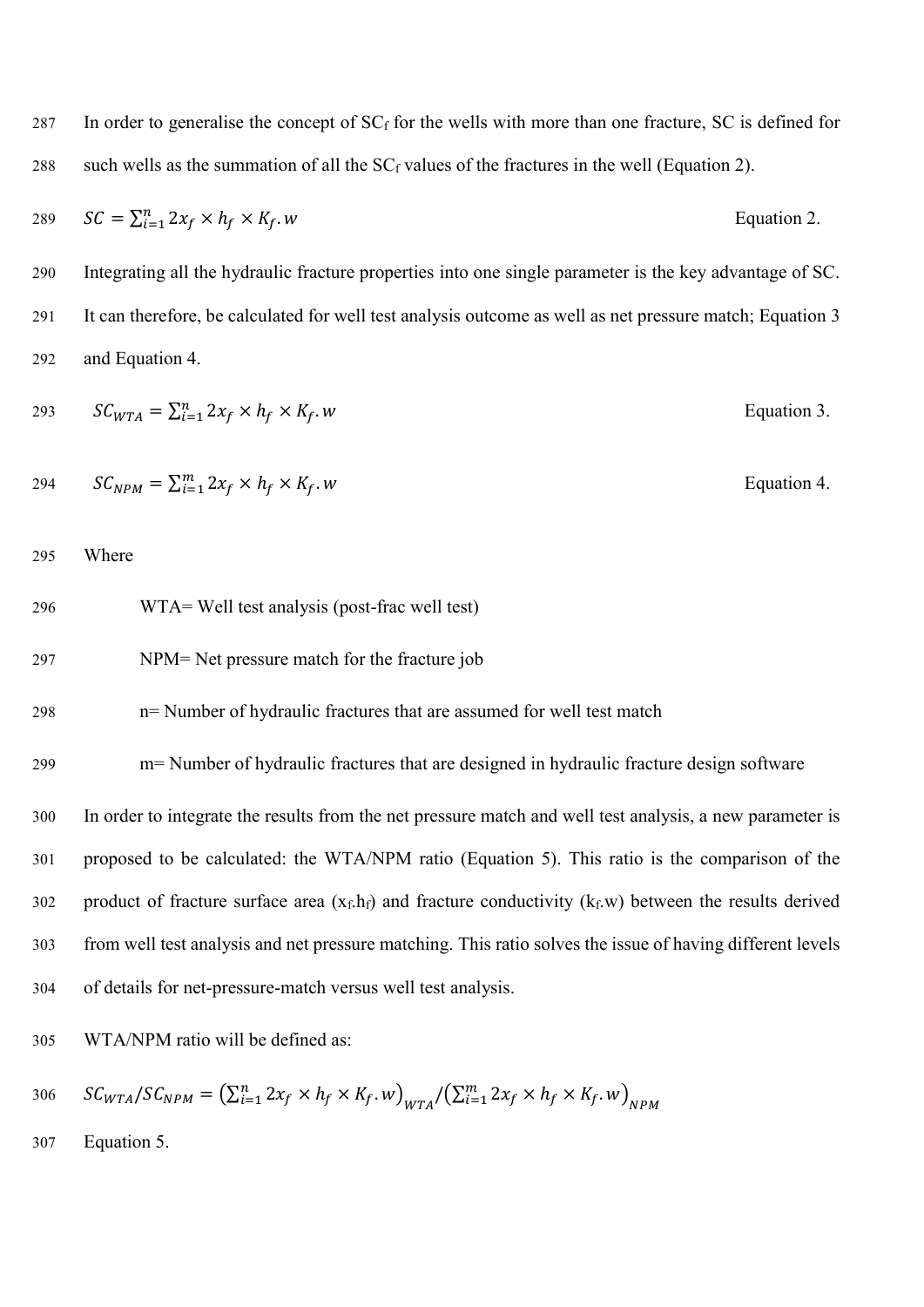- 308 This ratio is then used to adjust the fracture conductivity in the dynamic simulation model using the
- 309 proposed workflow shown in the Figure 4.

<span id="page-14-0"></span>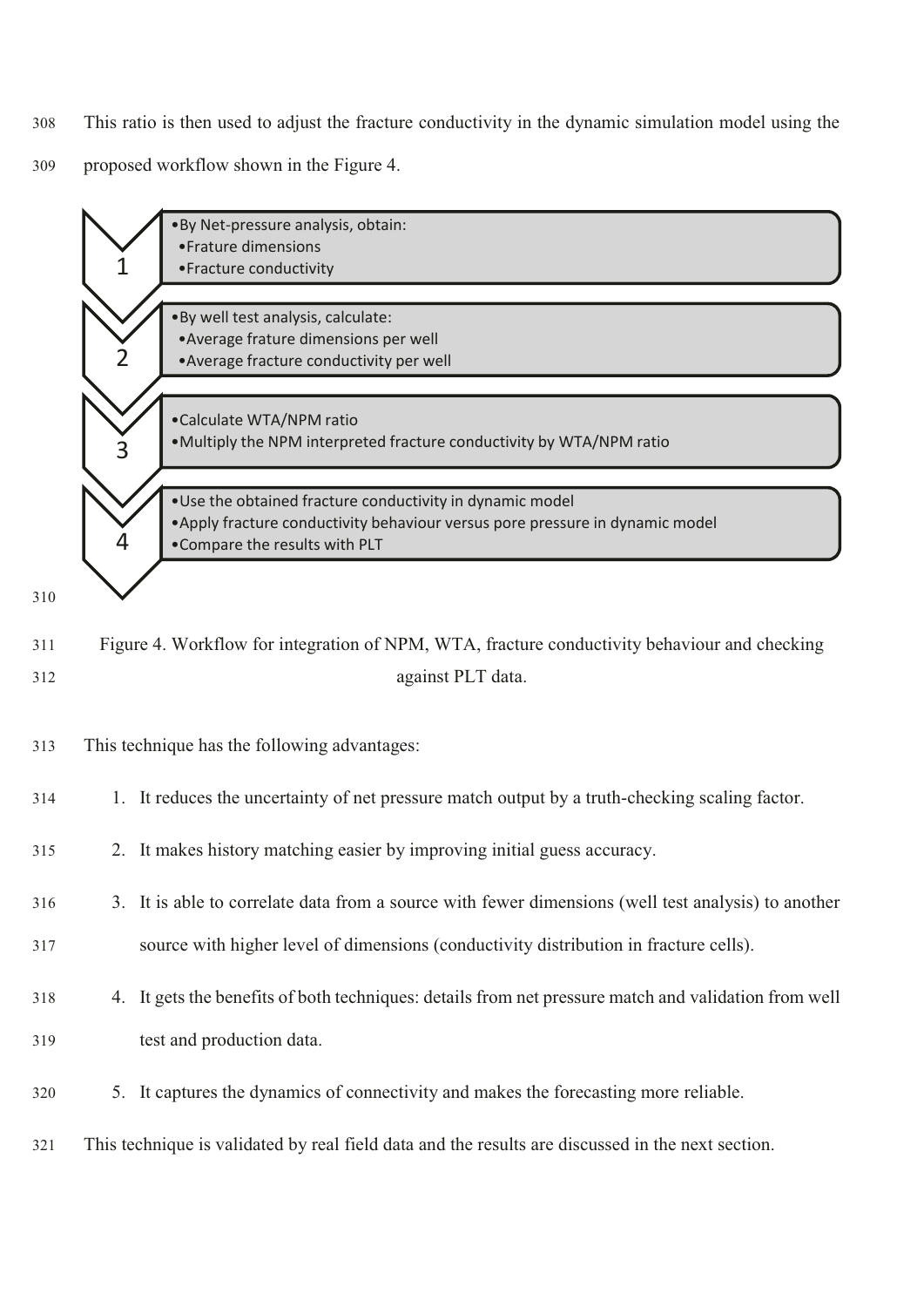#### 322 **3. Results and Discussion**

 In this section, the application of the proposed technique on the field data is presented in a case study manner. First, as a diagnostic tool for fracced well performance, the WTA/NPM analysis is performed and cross checked with geological observations to support the conclusion. Then, production data (PLT) is shown to be in agreement with the findings of he WTA/NPM analysis. The impact of WTA/NPM ratio on reservoir dynamic modelling is discussed in details. Finally, the results of application of the proposed technique are validated using actual field data and evidences.

## 329 **3.1 WTA/NPM Analysis: A new proposed ratio for fracced well performance**

 Well test interpretation has been carried out on each of the wells and the results in terms of fracture model (FC: finite conductivity), fracture conductivity (permeability x width), fracture half-length and fracture height are presented in the first section of Table 1. Interpretation of the net-pressure analysis per fracture (total of 24 fractures initiated) and the outcome in terms of fracture connectivity, fracture half-length and fracture height is reported in the last section of this table. Using Equation 5, 335 SC<sub>WTA</sub>/SC<sub>NPM</sub> is calculated and stated in the column of WTA/NPM. WTA/NPM of 100% means the well behaves as it has been modelled. The range of WTA/NPM for this field varies from 35% to 174% which shows the wells which underperformed (Well B, D and E) or far outperformed (well A); Table 338 1.

| Well | Well test analysis per well |                            |                     |                                                 |                                         |         | Net pressure match per fracture        |                                                 |                                         |                            |  |
|------|-----------------------------|----------------------------|---------------------|-------------------------------------------------|-----------------------------------------|---------|----------------------------------------|-------------------------------------------------|-----------------------------------------|----------------------------|--|
|      | Fracture<br>Model           | Kf.W<br>(Frac)<br>$mD$ .ft | No. of<br>Fractures | Fracture<br>Half<br>Length<br>(f <sup>t</sup> ) | Fracture<br>Height<br>(f <sup>t</sup> ) | WTA/NPM | Average*<br>Kf.W<br>(Frac)<br>$mD$ .ft | Fracture<br>Half<br>Length<br>(f <sup>t</sup> ) | Fracture<br>Height<br>(f <sup>t</sup> ) | Kf.W<br>(Frac)<br>$mD$ .ft |  |
| A    | FC                          | 2500                       | $\overline{4}$      | 300                                             | 250                                     | 174%    | 2039                                   | 220                                             | 230                                     | 1088                       |  |
|      |                             |                            |                     |                                                 |                                         |         |                                        | 200                                             | 220                                     | 3099                       |  |
|      |                             |                            |                     |                                                 |                                         |         |                                        | 200                                             | 120                                     | 1596                       |  |
|      |                             |                            |                     |                                                 |                                         |         |                                        | 250                                             | 180                                     | 1840                       |  |
|      |                             |                            |                     |                                                 |                                         |         |                                        | 200                                             | 240                                     | 2478                       |  |
|      |                             |                            |                     |                                                 |                                         |         |                                        | 175                                             | 75                                      | 632                        |  |
| B    | FC                          | 1000                       | $\overline{4}$      | 200                                             | 250                                     | 63%     | 1567                                   | 210                                             | 250                                     | 403                        |  |
|      |                             |                            |                     |                                                 |                                         |         |                                        | 350                                             | 150                                     | 2169                       |  |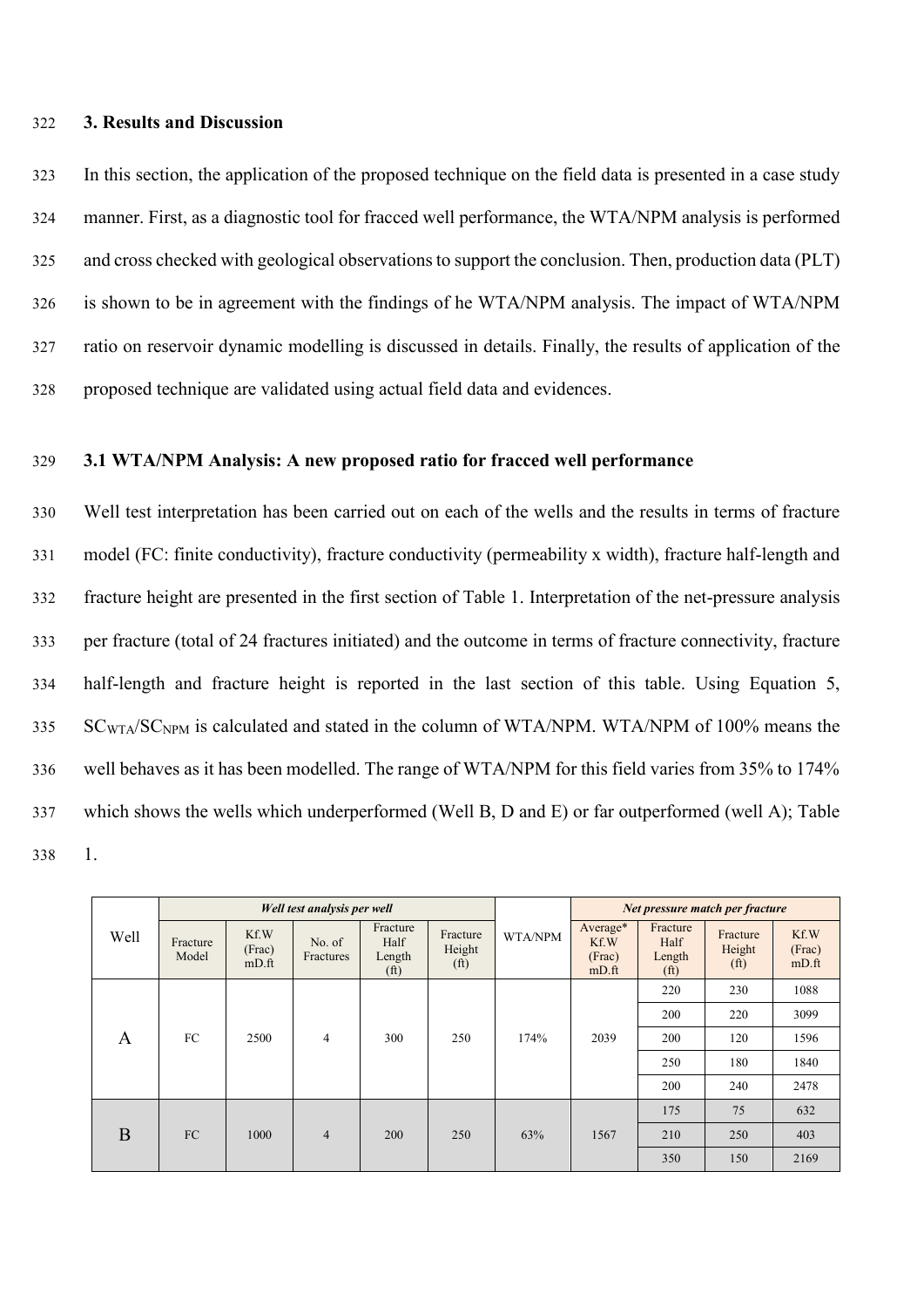|             |            |      |            |         |         |        |         | 220 | 230 | 2106 |
|-------------|------------|------|------------|---------|---------|--------|---------|-----|-----|------|
|             |            |      |            |         |         |        |         | 150 | 220 | 2008 |
|             |            |      |            |         |         |        |         | 200 | 60  | 195  |
|             |            |      | $\sqrt{3}$ |         |         |        |         | 150 | 110 | 353  |
| $\mathbf C$ | ${\rm FC}$ | 500  |            | $200\,$ | $250\,$ | 104%   | $802\,$ | 252 | 198 | 1227 |
|             |            |      |            |         |         |        |         | 320 | 160 | 463  |
|             |            |      |            |         |         |        |         | 260 | 140 | 1102 |
|             | ${\rm FC}$ | 1220 | $\sqrt{3}$ | $202\,$ | 150     | $35\%$ |         | 420 | 150 | 2489 |
| $\mathbf D$ |            |      |            |         |         |        | 1279    | 350 | 180 | 1512 |
|             |            |      |            |         |         |        |         | 580 | 115 | 601  |
|             |            |      |            |         |         |        |         | 425 | 130 | 453  |
|             |            |      |            |         |         |        |         | 320 | 190 | 2043 |
|             | ${\rm FC}$ | 2579 | 5          | 132     | 250     | $85\%$ |         | 240 | 150 | 2075 |
| ${\bf E}$   |            |      |            |         |         |        | 2306    | 350 | 170 | 2216 |
|             |            |      |            |         |         |        |         | 125 | 210 | 3251 |
|             |            |      |            |         |         |        |         | 155 | 230 | 2442 |

 Table 1. Results of WTA/NPM analysis of an actual field data in addition to calculated fracture dimensions and conductivity by well test analysis and net pressure match.

# The calculated WTA/NTM ratios lead to observations summarized in [Table 2.](#page-16-0)

| Well         | WTA/NPM | <b>Explanations</b>                                                                                                         |
|--------------|---------|-----------------------------------------------------------------------------------------------------------------------------|
| A            | 174%    | Well productivity is exceptionally higher than the expected fracturing performance                                          |
| B            | 63%     | Well productivity is less than the expected fracturing performance                                                          |
| $\mathsf{C}$ | 104%    | NPM and WTA are in a good agreement i.e. the well productivity and interpreted<br>fracture performances are similar.        |
| D            | 35%     | There is a problem in the well/reservoir that causes the well productivity to be so<br>lower than the expected performance. |
| F            | 85%     | Well productivity and interpreted fracture performance are similar.                                                         |
|              |         | Table 2 WTA NDM analysis and evalenctions                                                                                   |

<span id="page-16-0"></span>

Table 2 WTA/NPM analysis and explanations.

Using the calculated WTA/NPM, we introduce a new parameter called heterogeneity impact factor

(HIF) defined as below:

HIF%= (WTA/NPM-1)% Equation 6.

HIF quantifies the heterogeneity impact on hydraulic fracture performance because it is related to the

results of the observed data and considers the production period and the aerial extent of reservoir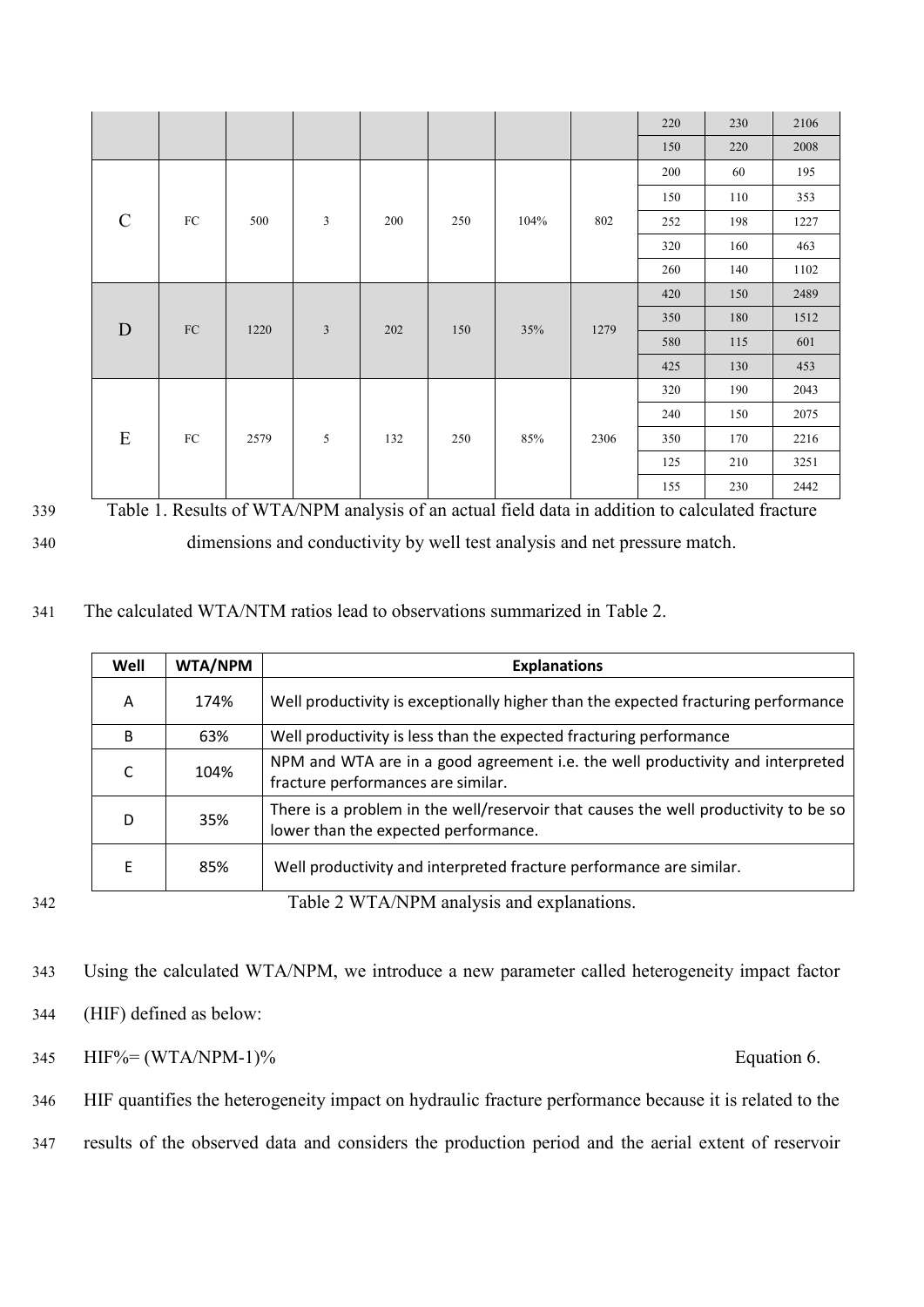properties in comparison to what has been expected by the performance of the fraccing job. Generally, when the same fracture propagation is interpreted by different engineers/ researchers, different solutions in terms of fracture half length and height are obtained. The solutions with higher fracture half lengths usually have lower fracture height interpretations and vice versa. This gives rise to non- unique solutions for the same problem (Warpinski et al., 1994). HIF analysis, however, is basically using the multiplication of the fracture half length and fracture height, thus relaxing the solution against different interpretations. Furthermore, HIF analysis is, indeed, a repeatable workflow that can be run several times by adjusting the input parameters in their uncertainty range until the HIF uncertainty distribution is obtained based on which the rest calculations are performed.

357 [Figure 5](#page-17-0) shows the results of HIF% on the real field case. Well A far outperformed the expected 358 hydraulic fracture performance whereas Well D dramatically underperformed. In the next section, we 359 discuss the geological features to confirm the results.



360

<span id="page-17-0"></span>

361 Figure 5. Calculated heterogeneity impact factor per well.

## 362 **3.2 Geological Evidences Supporting the Results of WTA/NPA Analysis**

363 Well A has five fracturing zones in which zone 1 is the deepest and zone 5 is the shallowest, as 364 exhibited in Figure 6. The final WTA/NPM ratio (SC<sub>WTA</sub>/SC<sub>NPM</sub>) for Well A is calculated to be 174%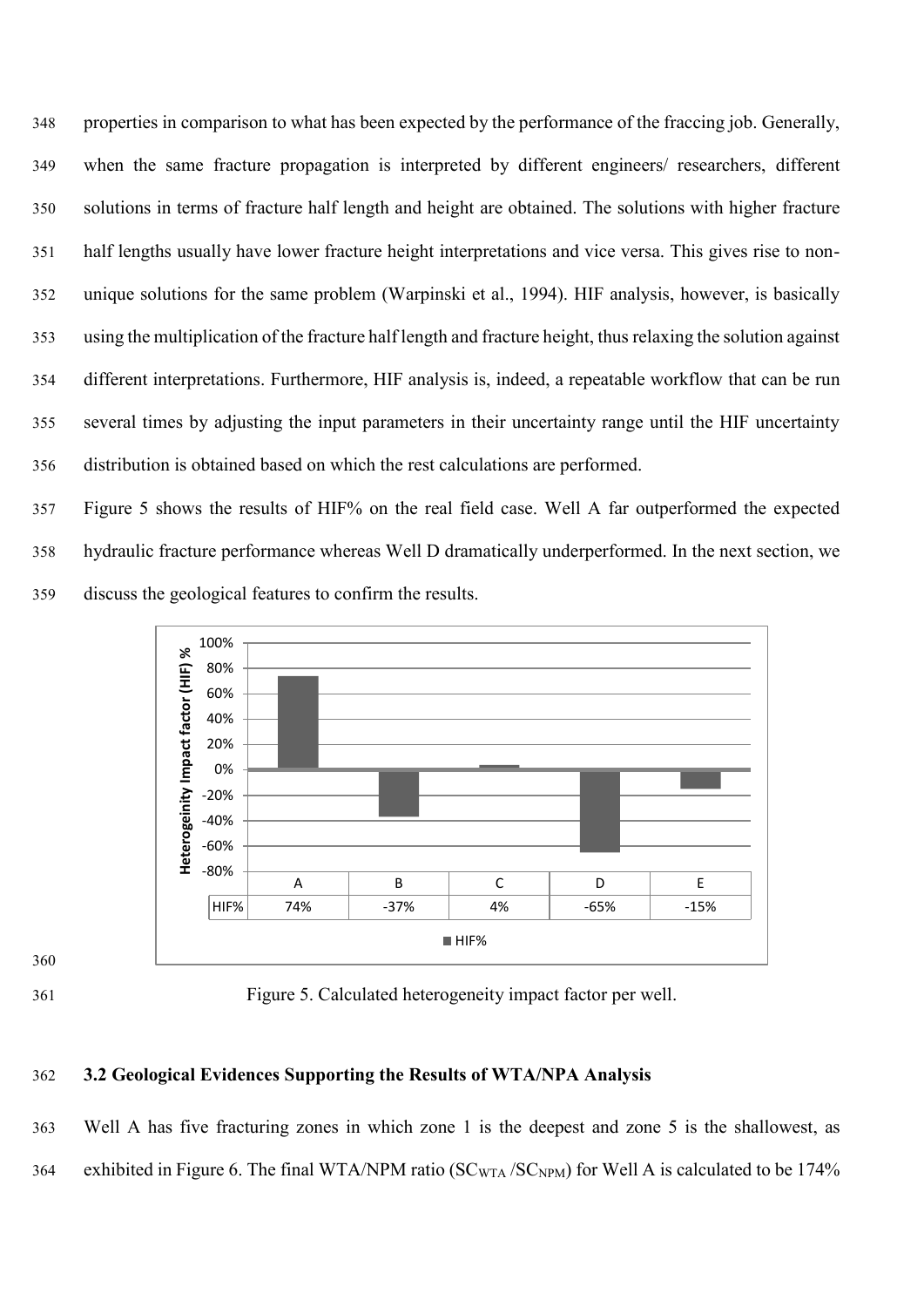which is much higher than the rest of the wells in this field. This means that there is remarkable difference between the hydraulic fracture performance expectations (net pressure match) versus the term WTA that is related to the production behaviour over a longer period. This is an indication of the presence of an extra production mechanism that may be interpreted as natural fracture and/or more permeable sands. This interpretation is confirmed by high mud-losses observed in the drilling report and logging-while-drilling (LWD) image logs.



Figure 6. Well A trajectory, hydraulic fractures and mud loss positions.

 Static losses of approximately 41bbl/hr were observed at 13,326ft MD and dynamic losses of approximately 20bbl/hr were observed at 13,444ft MD. Based on the analysis of the density image logs, it was found that the mud losses coincide with the presence of a cluster of low-density features shown in Figure 7. The two features presented in the blue intervals of Figure 7 (a) and Figure 7 (b) were interpreted as open fractures filled with drilling mud.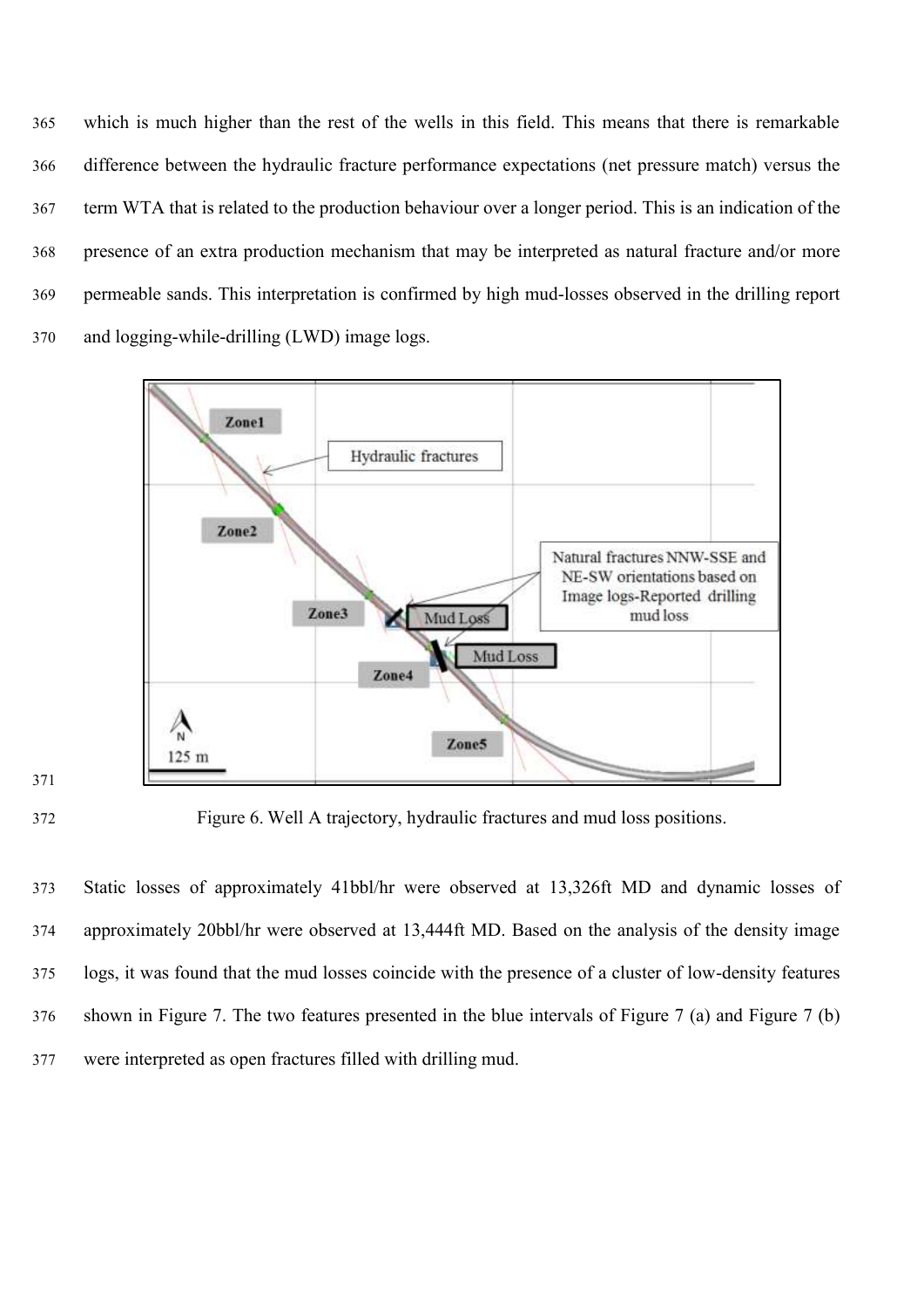

379 Figure 7. Density image logs show open fractures in the same regions where drilling mud losses 380 happend while drilling Well A.

378

 Aside from the two intervals where open fractures were interpreted, there was a substantial increase in the leakoff coefficient from the mini-frac (0.0065ft/√min) in zone 4 of Well A (perforation depth interval 13280-13290 ft MD); a mini-frac is performed without proppant and used as a diagnostic to aid with the final design of the main frac job. The main-frac (with proppant) of zone 4 had the highest leak off coefficient of 0.008 ft/√min. This further substantiated the existence of a higher permeable region that is connected to the hydraulic fracture. Figure 6 illustrates the trajectory, hydraulic fractures and reported mud-loss positions during drilling.

# 388 **3.3 Production Data and Application of Proposed Fracture Performance Ratio**

389 The PLT design was for two flowing passes, one at low rate the other at a high rate and one shut-in 390 pass to evaluate the contribution of flow from each fracture. The tool was run in on wireline with the 391 assistance of a tractor. Table 3 is a summary of the PLT results for Well A.

| Zon            | Fracture half length | Fracture height   | Fracture Kf.W | SC (NPM) $10^6$ | PLT flow          |
|----------------|----------------------|-------------------|---------------|-----------------|-------------------|
| e              | (f <sup>t</sup> )    | (f <sup>t</sup> ) | (mD.fr)       | $mD$ .ft3       | contribution $\%$ |
|                | 220                  | 230               | 1088          | 110             | 24%               |
| 2              | 200                  | 220               | 3099          | 273             | 14%               |
| 3              | 200                  | 120               | 1596          | 77              | 4%                |
| $\overline{4}$ | 250                  | 180               | 1840          | 166             | 22%               |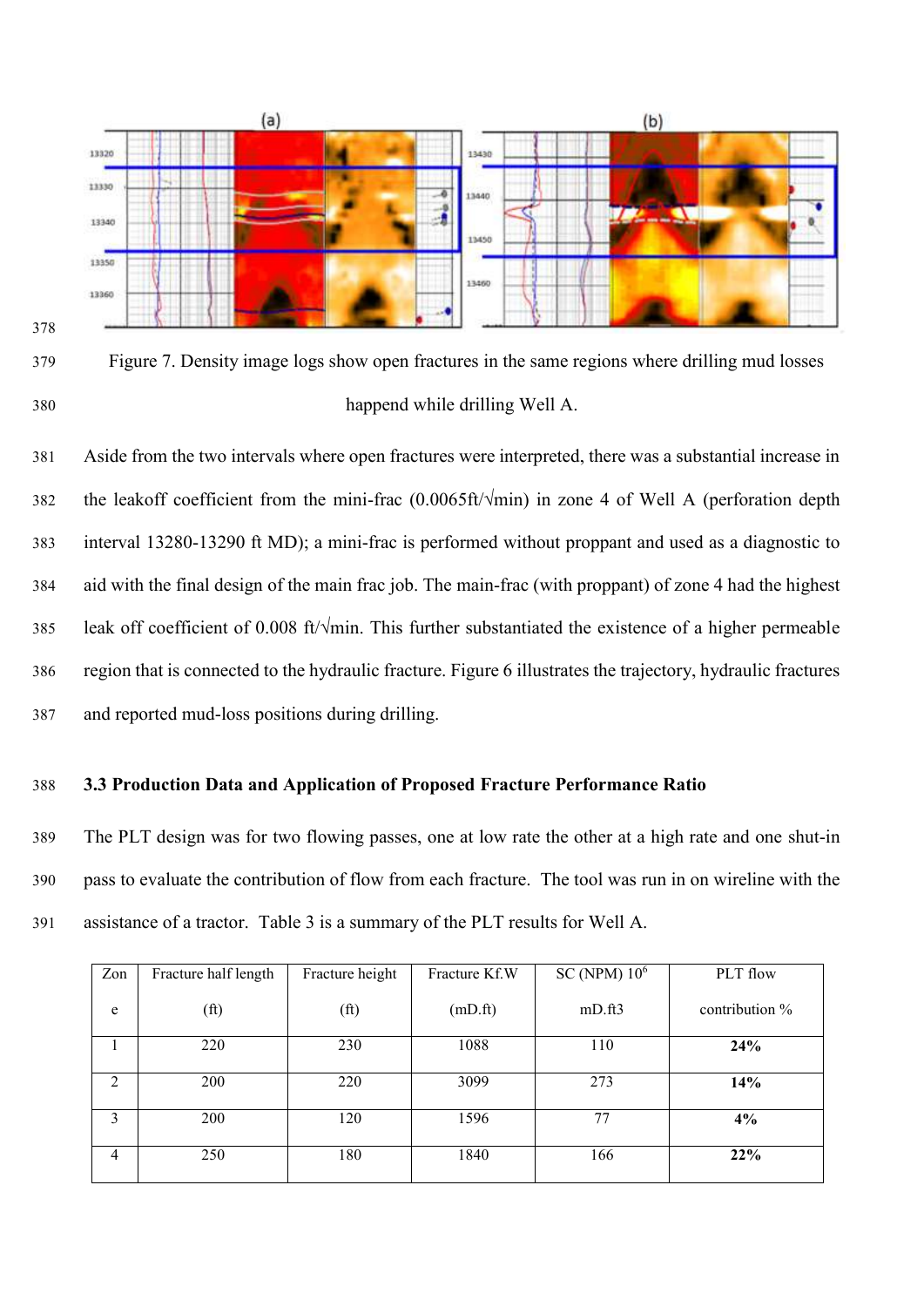|     | 5                                                                                                   | 200                                                                                           | 240 | 2478 | 238 | 36%                                                                                              |  |  |  |  |  |  |
|-----|-----------------------------------------------------------------------------------------------------|-----------------------------------------------------------------------------------------------|-----|------|-----|--------------------------------------------------------------------------------------------------|--|--|--|--|--|--|
| 392 |                                                                                                     |                                                                                               |     |      |     | Table 3. PLT results summary for Well A compared with hydraulic fracture geometry from net       |  |  |  |  |  |  |
| 393 | pressure match                                                                                      |                                                                                               |     |      |     |                                                                                                  |  |  |  |  |  |  |
| 394 |                                                                                                     |                                                                                               |     |      |     |                                                                                                  |  |  |  |  |  |  |
|     | A comparison of the SC vs PLT results is presented in Figure 8. The following observations have     |                                                                                               |     |      |     |                                                                                                  |  |  |  |  |  |  |
| 395 | been made:                                                                                          |                                                                                               |     |      |     |                                                                                                  |  |  |  |  |  |  |
| 396 | <b>Zone 1:</b> The gas flow contribution is higher than the expected fracture performance. This can |                                                                                               |     |      |     |                                                                                                  |  |  |  |  |  |  |
| 397 |                                                                                                     |                                                                                               |     |      |     | be due to higher porosity at this region which needs seismic inversion techniques to be          |  |  |  |  |  |  |
| 398 |                                                                                                     | confirmed. This will be investigated in next stage of this study.                             |     |      |     |                                                                                                  |  |  |  |  |  |  |
| 399 | Zone 2: The gas flow contribution of this zone is consistent with SC(NPM) analysis. Low             |                                                                                               |     |      |     |                                                                                                  |  |  |  |  |  |  |
| 400 |                                                                                                     | fracture height caused the vertical confinement of hydraulic fracture.                        |     |      |     |                                                                                                  |  |  |  |  |  |  |
| 401 | <b>Zone 3:</b> The gas flow contribution of this zone is consistent with SC(NPM) analysis.          |                                                                                               |     |      |     |                                                                                                  |  |  |  |  |  |  |
| 402 |                                                                                                     |                                                                                               |     |      |     | Zone 4: The gas flow contribution of this zone is higher than expected fracture performance      |  |  |  |  |  |  |
| 403 |                                                                                                     | based on SC(NPM) analysis. This is linked to the high WTA/NPM ratio of well A.                |     |      |     |                                                                                                  |  |  |  |  |  |  |
| 404 |                                                                                                     |                                                                                               |     |      |     | Observations on image logs and drilling mud loss report on this zone confirmed open natural      |  |  |  |  |  |  |
| 405 |                                                                                                     | fractures.                                                                                    |     |      |     |                                                                                                  |  |  |  |  |  |  |
| 406 | Zone 5: This zone is not connected to natural fractures by geological evidences but the             |                                                                                               |     |      |     |                                                                                                  |  |  |  |  |  |  |
| 407 |                                                                                                     |                                                                                               |     |      |     | production logging results suggest the hydraulic fractures of this zone must be connected to     |  |  |  |  |  |  |
| 408 |                                                                                                     |                                                                                               |     |      |     | higher permeability conduits such as more permeable sands. In appraisal wells of this field, the |  |  |  |  |  |  |
| 409 |                                                                                                     | more permeable sands were observed in shallower geological layers than target layers for Well |     |      |     |                                                                                                  |  |  |  |  |  |  |
| 410 |                                                                                                     | A. The thickness, extension and permeability of these sands are a history matching parameters |     |      |     |                                                                                                  |  |  |  |  |  |  |
| 411 |                                                                                                     |                                                                                               |     |      |     | for the dynamic model. Having defined all the properties and then applying the WTA/NPM           |  |  |  |  |  |  |
| 412 |                                                                                                     |                                                                                               |     |      |     | technique to longer the period of production, the history matching parameters are adjusted to    |  |  |  |  |  |  |
| 413 |                                                                                                     |                                                                                               |     |      |     | obtain a geologically valid thickness, lateral extension and possible permeability of theses     |  |  |  |  |  |  |
| 414 |                                                                                                     | conduits.                                                                                     |     |      |     |                                                                                                  |  |  |  |  |  |  |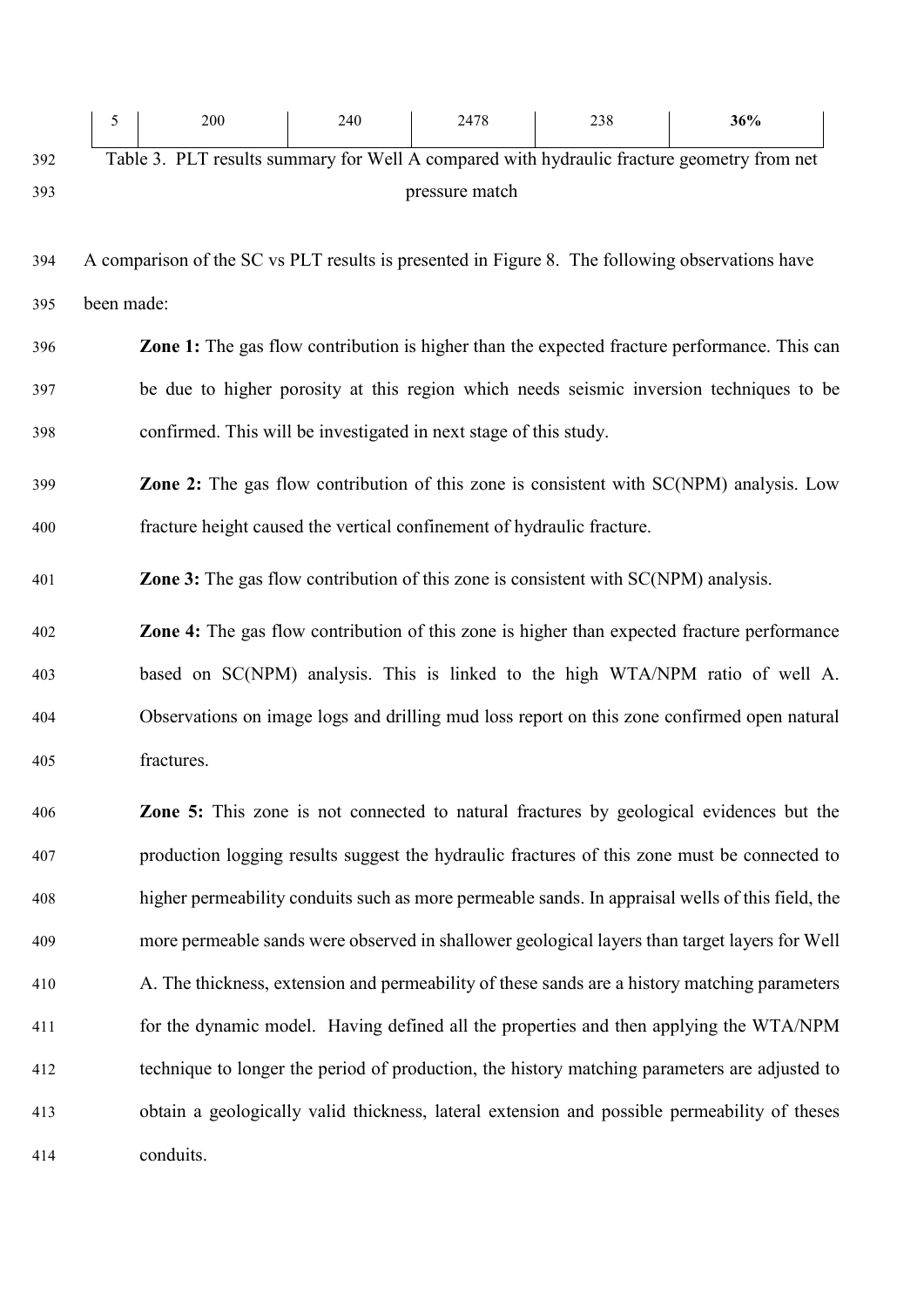

415 Based on such analysis, WTA/NPM ratio and production data are linked and aligned.



417 Figure 8. Comparison of SC (NPM) with PLT gas flow contribution

# **418 3.4 Impact of WTA/NPM ratio on Reservoir Dynamic Modelling**

419 WTA/NPM technique identifies the wells which need to be tuned for having more reliable models. 420 The workflow of scaling the fracture cell properties is explained in Figure 4. The dynamic model is 421 created using LGR method to have more resolution around the wellbore. Having completed the 422 workflow (Figure 4), the dynamic model should be history matched using a reservoir simulator. The 123 reservoir simulator is run to compare the results of the input assumptions described in the above 424 sections with the real field data. Three years of gas production data and downhole gauge data was 425 available for this field.

426 The initial simulation run was close to the observed data. However, the observed data suggested more And the pressure support from reservoir is required for the later production period. Well A water sample 428 analysis report also showed a small amount of formation water production which should also be 429 matched by the dynamic model.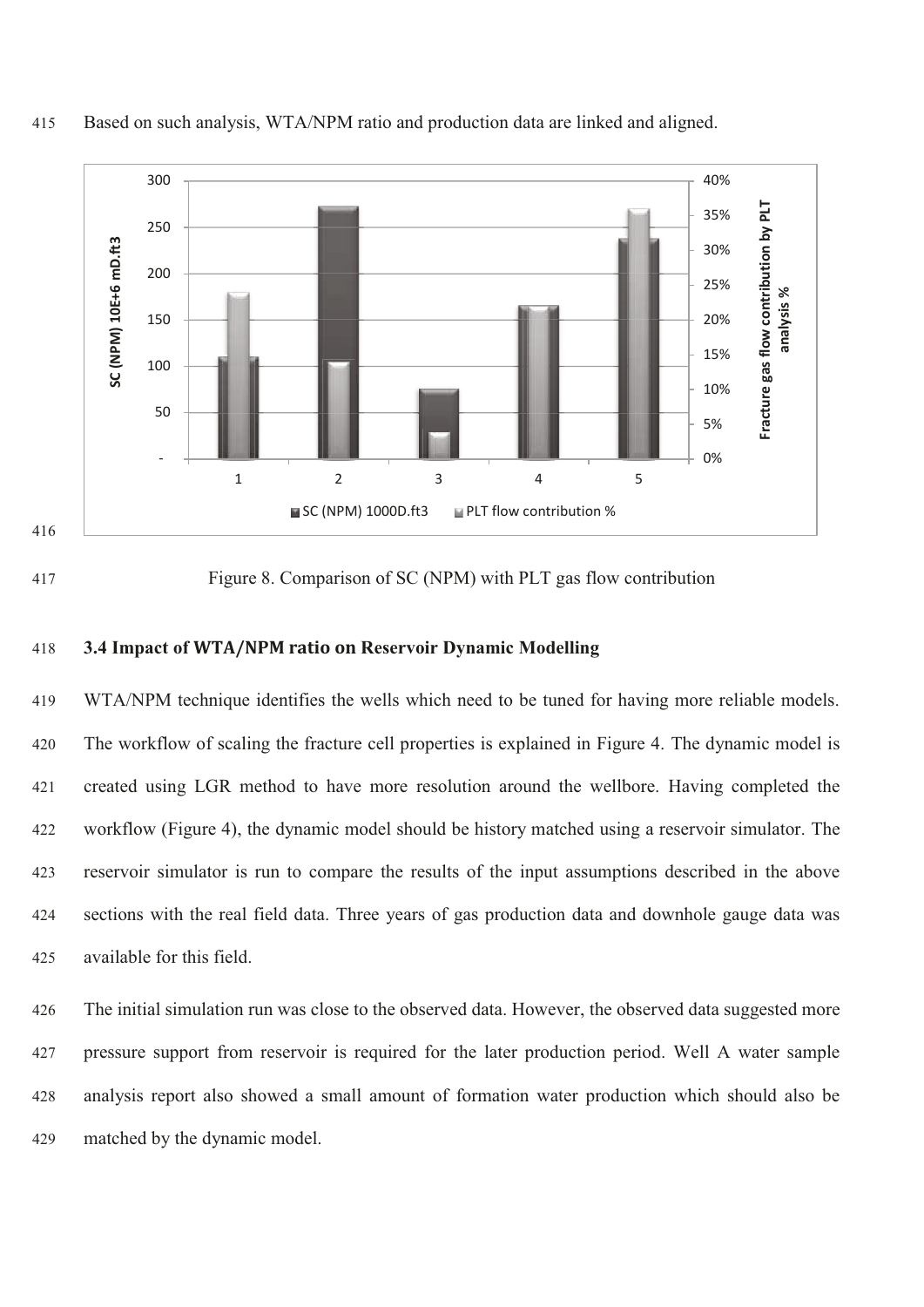In order to achieve a more representative dynamic model, the following history matching parameters for Well A were considered:

- Extension of the more permeable region in the shallower layers as observed in the appraisal well of the field
- 434 Thickness of the more permeable region
- Connection of the more permeable region to the hydraulic fracture zones 4 and 5 to match higher gas production contribution of these zones based on the observed PLT results
- Permeability (Y and Z direction) of global cells around the hydraulic fracture zone 4 to create a higher perm connection to lower layers and also along the maximum horizontal stress. This allows a flow path for water production by representation of vertical open natural fractures which most likely are oriented in the maximum horizontal stress.
- Using the above history matching parameters, the dynamic model was tuned and a match of gas production rate, bottomhole pressure, production contribution of each zone and water production rate was achieved. Figure 9 shows Well A along with five hydraulic fractures and water saturation increase in Zone 4 due to its connection to natural fractures. The hydraulic fractures connect to an extensive higher permeable region and natural fracture network, a 150mD high-permeability region is applied in four sub-layers connected to zones 4 and 5 up to a distance of 200m around Well A. This area is illustrated in Figure 9 (the cells with green colour).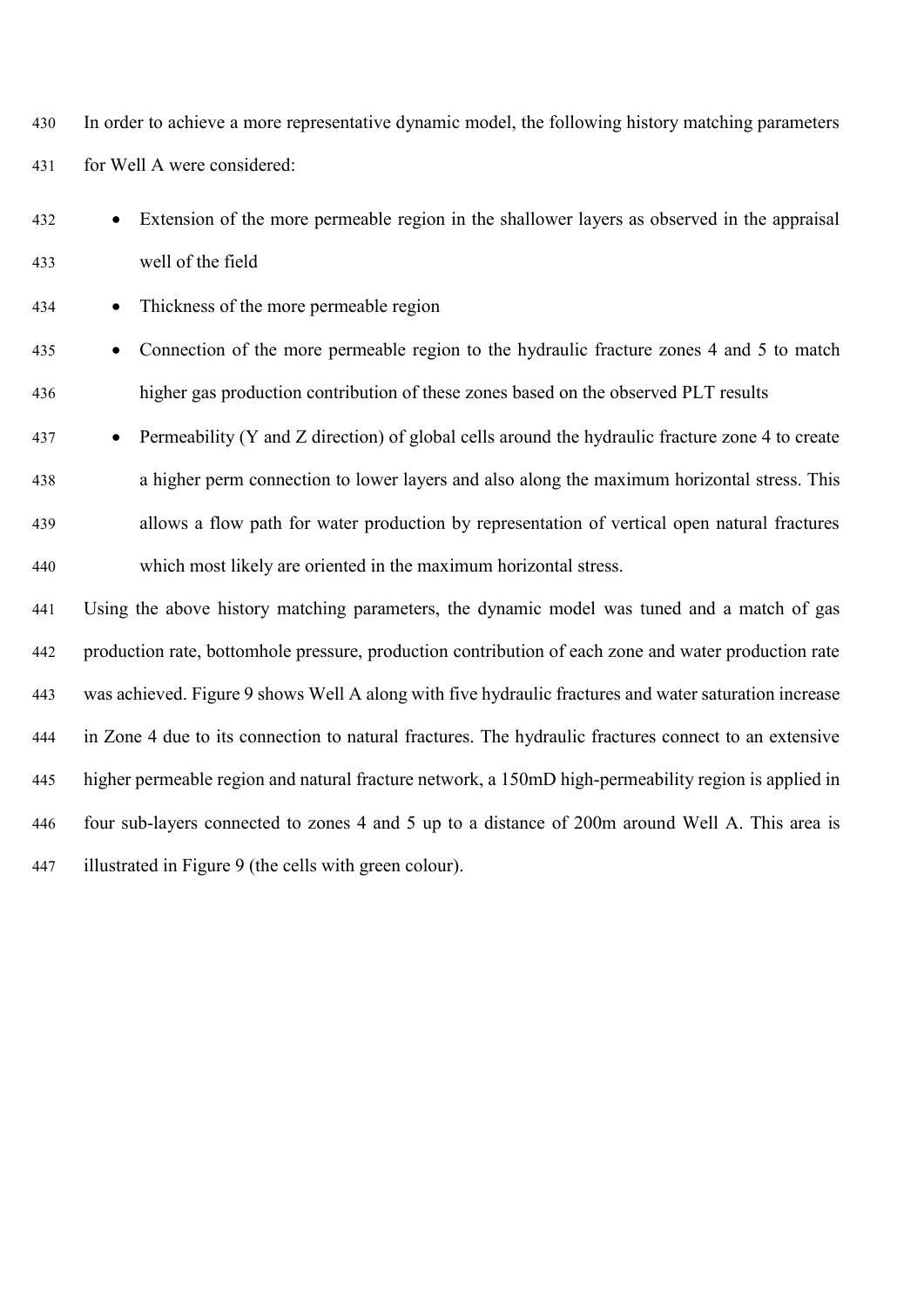



# **3.5 Validation of Proposed Technique using Actual Data**

 In order to validate the dynamic model, pressure was predicted prior to the next summer shut down. Shut-in pressure data analysis is widely used in reservoir engineering to describe the production mechanism not only in the close proximity of the well but also in distances further away from the wellbore. The pressure difference and Bourdet derivative on a log-log plot is one of the key diagnostic plots in such an analysis. Matching these plots can demonstrate the accuracy of the model and it is ideal to validate the dynamic model. Therefore a simulation of shut-in build up data was performed during the summer shut down that lasted around three weeks (Figure 10). Comparing the simulation data to real observed data in Well A, a reasonable match was found, where the bilinear flow regime represent the finite conductivity fractures (1/4 slope), followed by a transition to a compound linear flow (1/2 slope).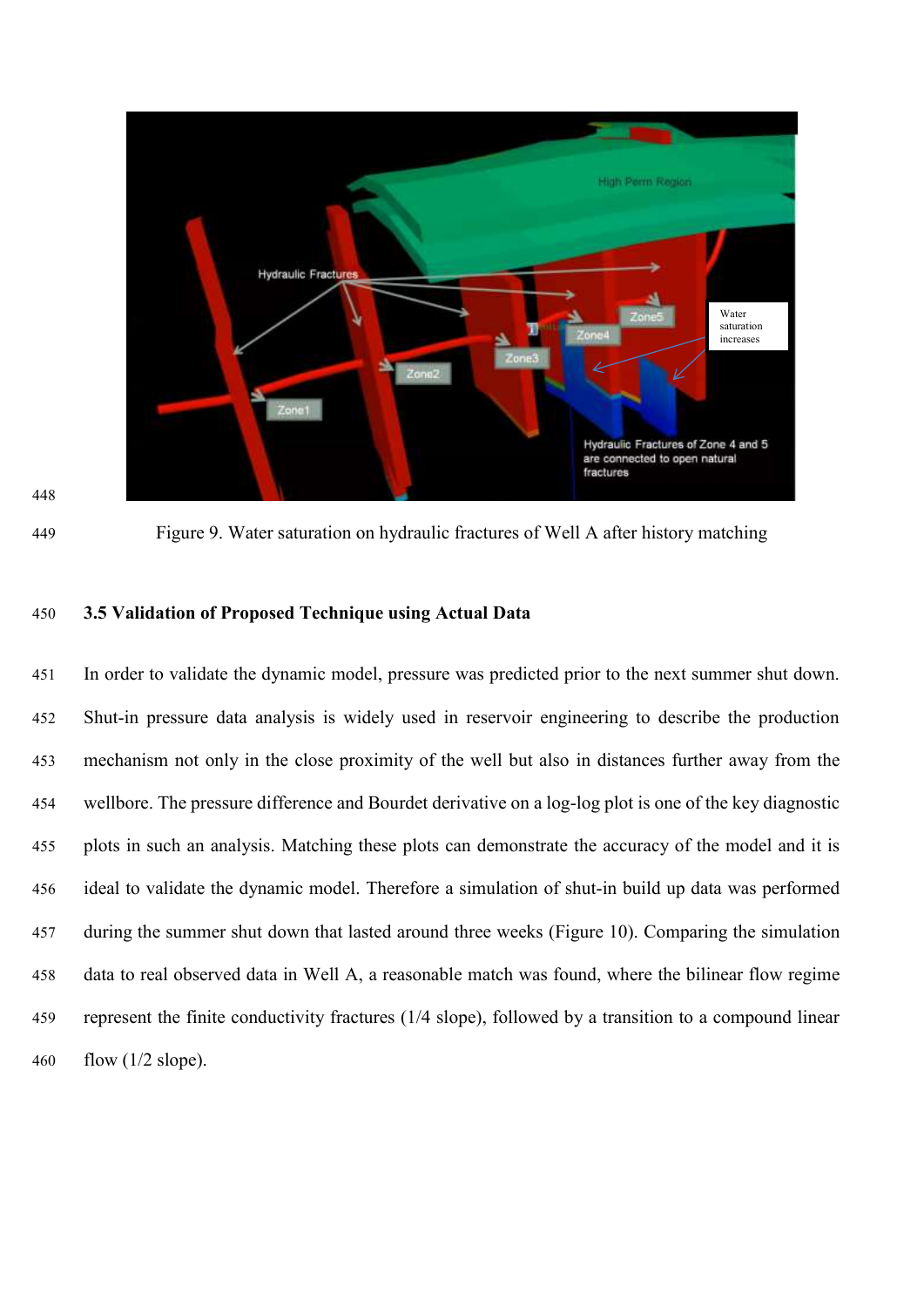<sup>461</sup> The dynamic model is not supposed to match the early time data due to the effects of wellbore storage About the pressure differences in the middle to late time regions and ideally the hydrodynamic holder and ideally the 463 Bourdet derivative. Figure 10 illustrates such a match, which is an evidence for validation of the model.



<span id="page-24-0"></span>465 Figure 10. Pressure derivative of the LGR model prediction versus observed shut in data for Well A

464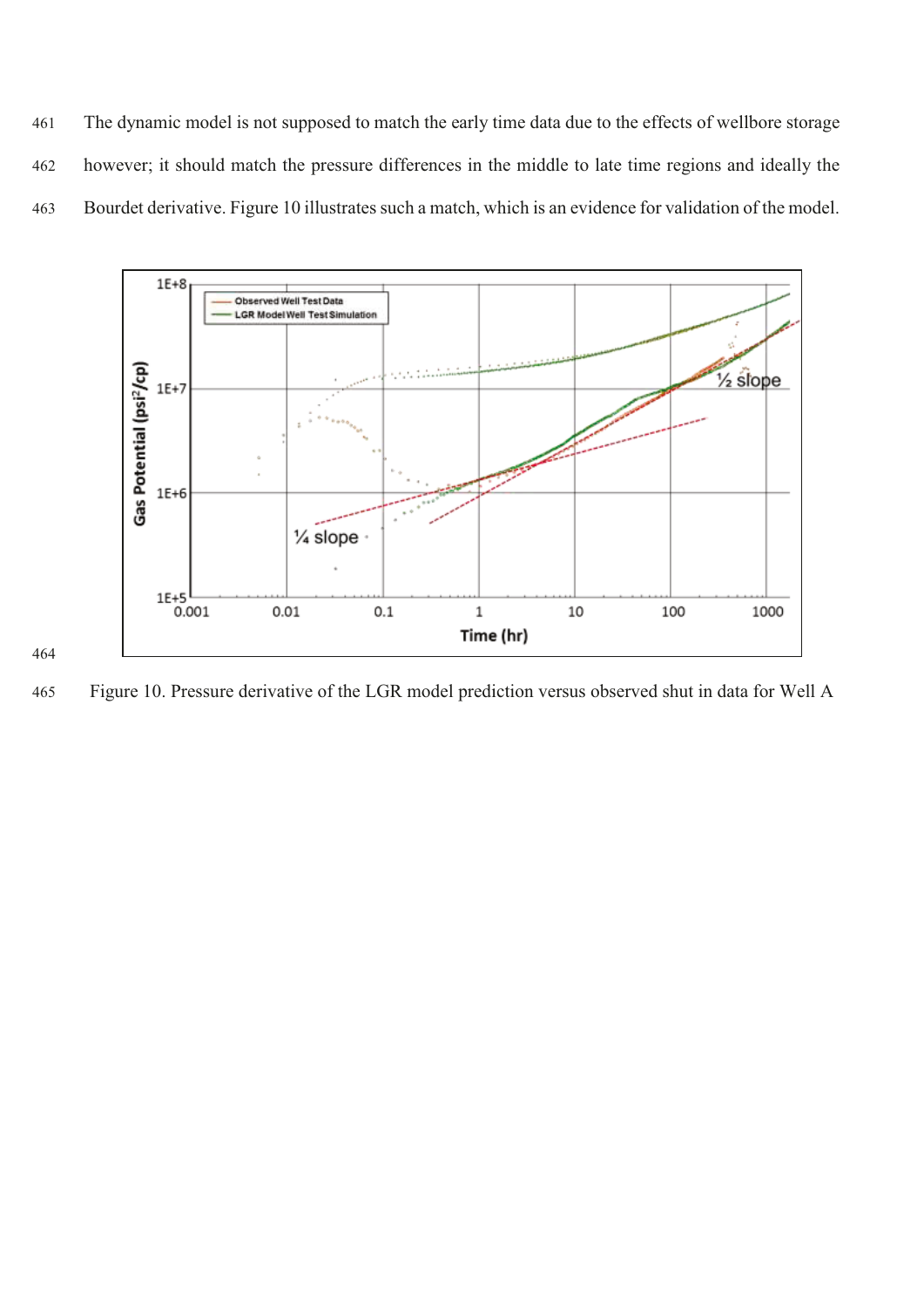## **4. Conclusions**

- Different sources of information and analysis such as well test interpretation, net pressure study, fracture production data, fracture conductivity performance versus effective stress and reservoir dynamic modelling are discussed. The technical gap in data integration was identified and WTA/NPM technique is proposed as a solution.
- WTA/NPM technique integrates outcomes of well test interpretation and net pressure analysis in order to establish a quantitative diagnostic parameter for heterogeneity evaluation. This parameter is also used for scaling the NPM fracture conductivity to better represent the fractured well performance behaviour. The dynamic model initialised using such scaled fracture conductivity is more reliable.
- The heterogeneity impact factor (HIF) defined in this study represents a quantified value for expected performance of the hydraulic fracturing on each well. This quantified value represents the contribution of heterogeneity and creates a basis for comparing the wells of the same field with each other. It can also exhibit the impact of heterogeneity between different fields.
- Ouantification of heterogeneity impact as a value is important as this value can be used for prediction of well production. This is by integrating tools of production simulation with HIF. HIF can also be used to filter the higher performance wells versus the other wells, purely due to heterogeneity of the area. This can help to analyse the patterns across different wells of the field for drilling targets of the next phases of field development.
- As the successful application of the proposed method has been confirmed by the geological and drilling evidences of encountering zones of natural fractures or highpermeability streaks, HIF analysis can prove valuable in gaining insight to the degree of such zonal heterogeneities which might be expected in other parts of the field in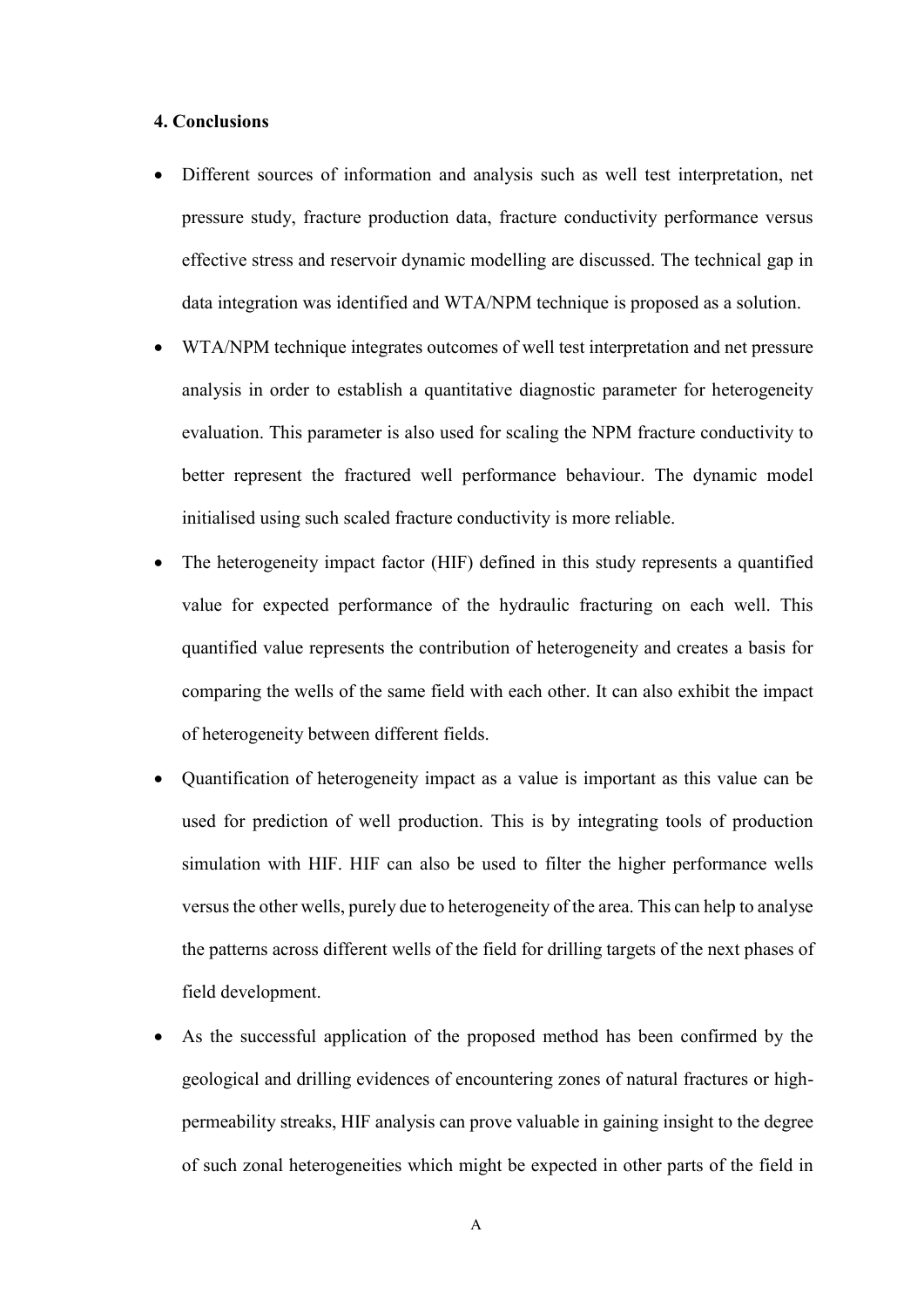case of the absence of enough geological or drilling information. In this sense, HIF analysis, once performed for enough number of wells in a field, could serve as powerful guide in better realising (or at least expecting) the reservoir heterogeneity by considering the HIF range of the wells in different locations of the field.

- HIF can also be used in uncertainty analysis of well production predictions as it gives a range of possible outcomes and, by linking to Decline curves analysis, it can generate hundreds of scenarios in few minutes. This is also another area of future work for the researchers.
- The proposed technique is applied on real field data and the results are presented which shows the robustness of the technique. As an evidence for the dynamic model validation, the prediction of the model is compared with a future 3-week shut-in pressure. The build-up pressure response and its derivative displayed an excellent match between the simulated and observed results.
- This study demonstrates a practical integrated approach towards modelling and evaluation of hydraulic fracture performance in heterogeneous reservoirs.

## **5. Nomenclature**

| $C_{fD}$     | Dimensionless Fracture conductivity |
|--------------|-------------------------------------|
| DDA          | Discontinuous Deformation Analysis  |
| <b>DEM</b>   | Distinct Element Model (DEM)        |
| FC           | <b>Finite Conductivity</b>          |
| $F_{C}$      | Fracture conductivity               |
| HIF          | <b>Heterogeneity Impact Factor</b>  |
| k            | Permeability                        |
| $K_f$ . W    | Connectivity of hydraulic fracture  |
| LGR          | Local grid refinement               |
| <b>LWD</b>   | logging-while-drilling              |
| MD           | Mesured depth                       |
| <b>MMSFD</b> | Million standard cubic feet         |
| <b>NPM</b>   | Net pressure match                  |
| <b>PKN</b>   | Perkins-Kern-Nordgren theory        |
|              |                                     |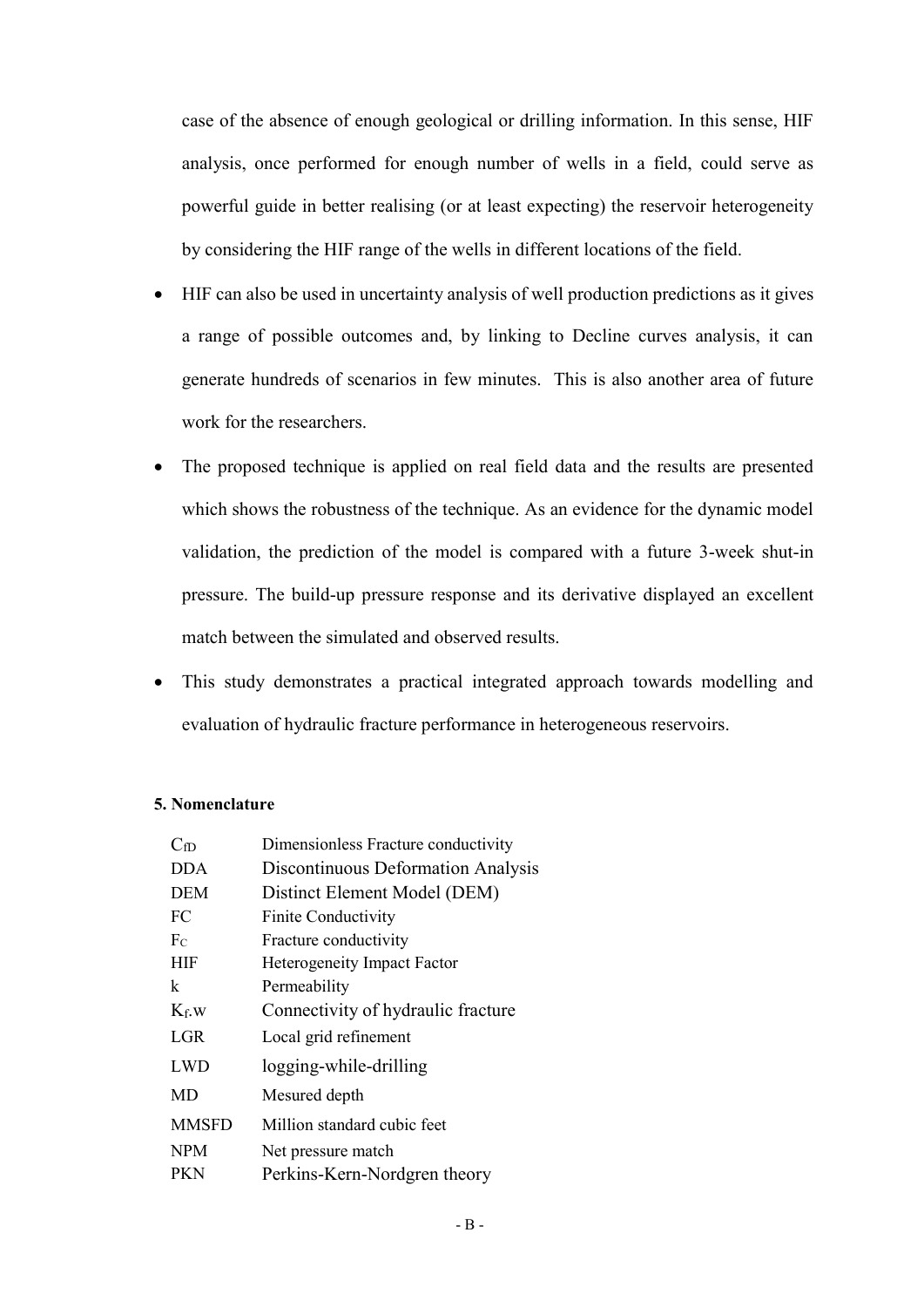| <b>PLT</b> | Production logging tool                                           |
|------------|-------------------------------------------------------------------|
| $P_n$      | Critical net pressure                                             |
| <b>PTA</b> | Pressure transient analysis                                       |
| S          | Skin                                                              |
| $SC_f$     | Surface Conductivity for a well with one hydraulic fracture       |
| <b>SC</b>  | Surface Conductivity for a well with multiple hydraulic fractures |
| Wf         | Fracture width                                                    |
| <b>WTA</b> | Well test analysis                                                |
| $X_{f}$    | Fracture half-length                                              |

## **6. Acknowledgment**

The authors would like to thank E.ON E&P UK, Dana Petroleum Plc and Bayerngas

UK Ltd for providing the data and their permission to present and publish this material.

Our appreciation goes to Wei-Cher Feng, Paul Arkley, Stephen Hart, Stewart

Brotherton, Alex Kay, Aliona Kubyshkina, Azra Kovac, Helene Nicole, Terje

Rudshaug, David Torr, Terry Wells, Mike Almeida, Paul Jeffs and Basil Al-Shamma

for their useful insights and discussions.

## **References**

- 1. Al-Zarouni, A. & Ghedan, S., 2012. Paving the Road for the First Hydraulic Fracturing in Tight Gas Reservoirs in Offshore Abu Dhabi. SPE152713.
- 2. Antoci, J. & Anaya, L., 2001. First Massive Hydraulic Fracturing Treatment in Argentina. SPE69581.
- 3. Bennett, C., Reynolds, A., Raghavan, R. & Elbel, J., 1986. Performance of Finite-Conductivity, Vertically Fractured Wells in Single-Layer Reservoirs. SPE11029.
- 4. Clarkson, C.R., 2013. Production data analysis of unconventional gas wells: Review of theory and best practices. Int. J. of Coal Geology 109–110, 101–146.
- 5. El-Ahmady, M. & Wattenbarger, R., 2004. Coarse Scale Simulation in Tight Gas Reservoirs. 2004-181 PETSOC.
- 6. Economides, M., Oligney, R. & Valko, P., 2002. Unified Fracture Design. Alvin(TX): Olsa Press.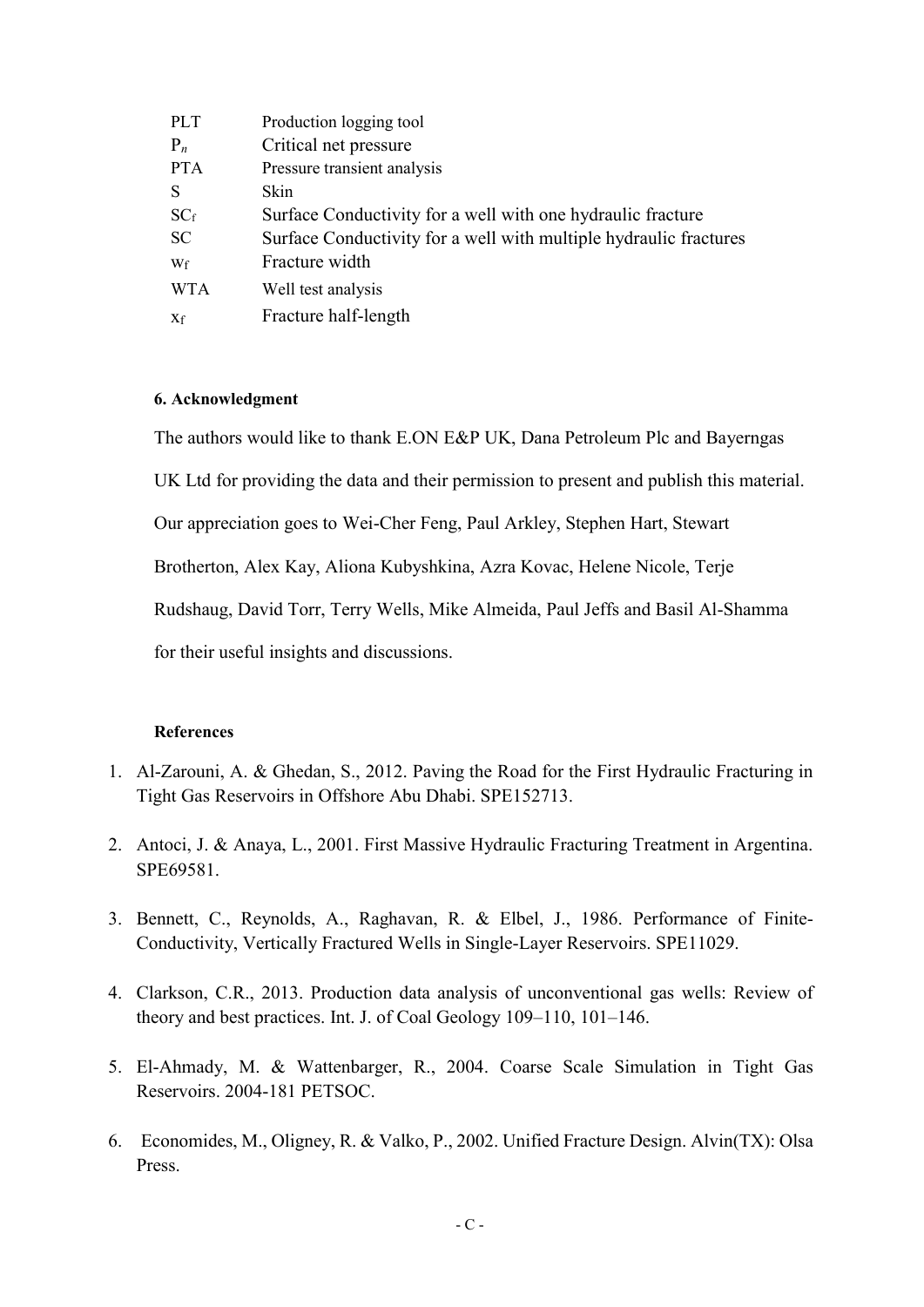- 7. Hamidi, F., Mortazavi, A., 2014. A new three-dimensional approach to numerically model hydraulic fracturing process. Journal of Petroleum Science and Engineering, Volume 124, Pages 451-467.
- 8. Hegre, T., 1996. Hydraulically Fractured Horizontal Well Simulation. SPE35506.
- 9. Huang, K., Ghassemi, A., 2012. Modeling 3D Hydraulic Fracture Propagation and Thermal Fracturing Using Virtual Multidimensional Internal Bonds, Proceedings, Thirty-Sixth Workshop on Geothermal Reservoir Engineering Stanford University, Stanford, California, January 30 - February 2, 2012.
- 10. Iwere, F., Moreno, J., Apaydin, O., Delaney, J., Thrush, P. & Gwaltney, J, 2004. Numerical Simulation of Thick, Tight Fluvial Sand. SPE90630.
- 11. Mirzaei-Paiaman A., The Severe Loss of Well Productivity in an Iranian Gas Condensate Carbonate Reservoir: Problem Identification and Remedy, Energy Sources, Part A: Recovery, Utilization, and Environmental Effects, Vol. 35, Issue 19.
- 12. Nadimi, S., Miscovic, I., McLennan J., 2016. A 3D peridynamic simulation of hydraulic fracture process in a heterogeneous medium. Journal of Petroleum Science and Engineering, Volume 145, Pages 444-452.
- 13. Nordgren, R.P., 1972. Propagation of a Vertical Hydraulic Fracture. SPE-3009-PA.
- 14. Parvizi, H., Rezaei-Gomari, S., Nabhani, F. & Feng, W., 2015a. Hydraulic Fracturing Performance Evaluation in Tight Sand Gas Reservoir with High Perm Streaks and Natural Fractures. SPE174338.
- 15. Parvizi, H., Rezaei-Gomari, S., Nabhani, F., Dastkhan, Z. & Turner, A., 2015b. A Practical Workflow for Offshore Hydraulic Fracturing Modelling: Focusing on Southern North Sea. SPE174339.
- 16. Perkins, T.K. and Kern, L.R., 1961. Widths of Hydraulic Fractures. J. Pet. Tech. 937-949; Trans., AIME, 222.
- 17. Shaoul, J., Ross, M., Spitzer, W., Wheaton, S., Mayland, P. & Singh, A., 2007. Massive Hydraulic Fracturing Unlocks Deep Tight Gas Reserves in India. SPE107337.
- 18. Schulte, W., 1986. Production From a Fractured Well With Well Inflow Limited to Part of the Fracture Height. SPE12882.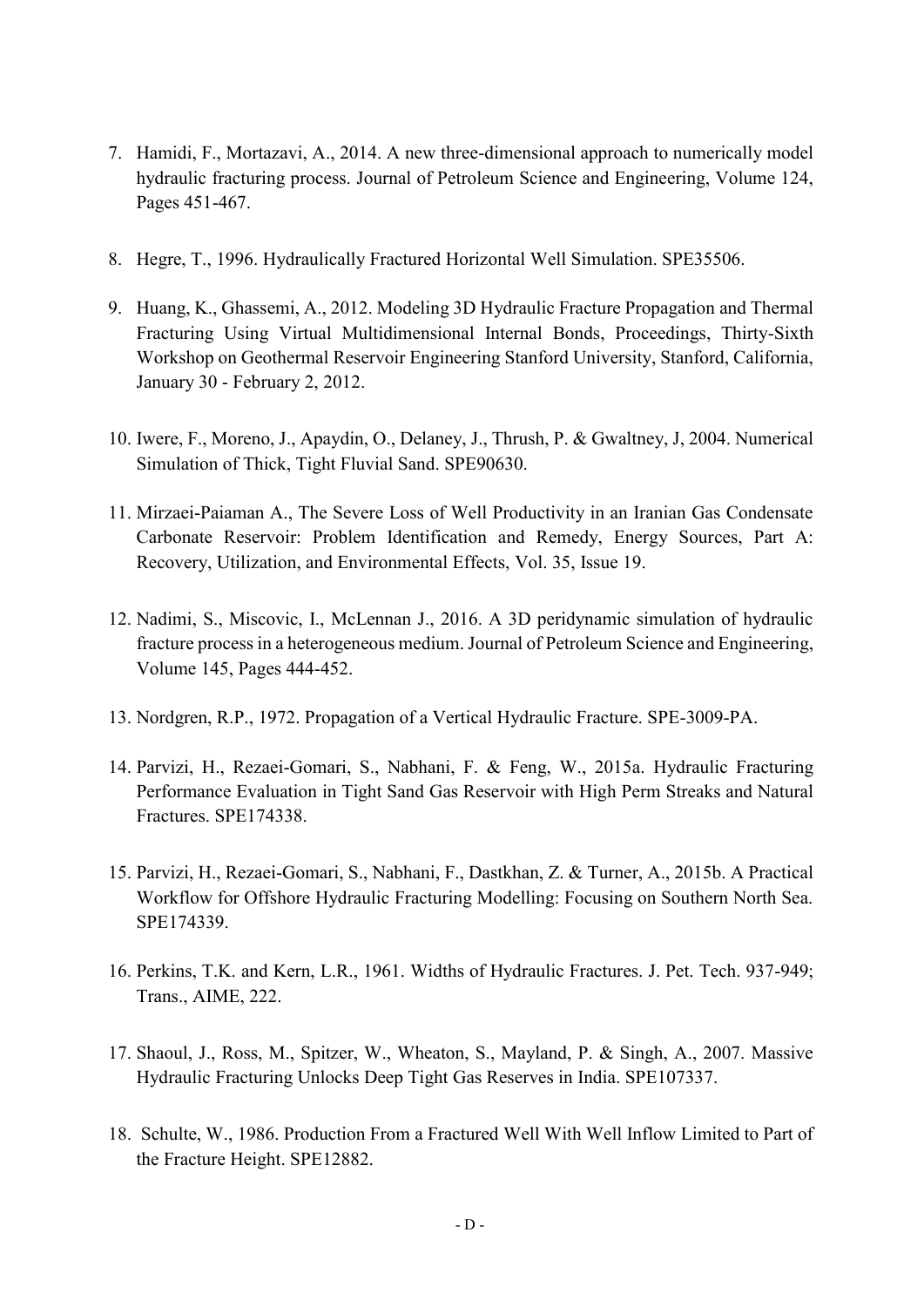- 19. Sesetty V., Ghassemi, A., 2012. Modeling and analysis of stimulation for fracture network generation. In: PaperSGP-TR-194 presented at Thirty-Seventh Work-shop on Geothermal Reservoir Engineering Stanford University, Stanford, California, January30–February 1.
- 20. Sobhaniaragh, B., Mansur, W. J., Peters, F. C., 2016. Three-dimensional investigation of multiple stage hydraulic fracturing in unconventional reservoirs. Journal of Petroleum Science and Engineering, Volume 146, Pages 1063-1078.
- 21. Sousa, J. L., Carter, B. J., Ingraffea, A. R., 1993. Numerical simulation of 3D hydraulic fracture using Newtonian and power-law fluids. International Journal of Rock Mechanics and Mining Sciences & Geomechanics Abstracts, Volume 30, Issue 7, Pages 1265–1271.
- 22. Vos, B., Shaoul, J. & De Koning, K., 2009. Southern North Sea Tight-Gas Field Development Planning using Hydraulic Fracturing. SPE121680.
- 23. Wang, H. Y., 2015. Numerical modeling of non-planar hydraulic fracture propagation in brittle and ductile rocks using XFEM with cohesive zone method. Journal of Petroleum Science and Engineering, Volume 135, Pages 127-140.
- 24. Warpinski, N. R., Moschovidis, Z. A., Parker, C. D., Abou-Sayed, I. S. 1994. Comparison Study of Hydraulic Fracturing Models—Test Case: GRI Staged Field Experiment No. 3 (includes associated paper 28158). SPE-25890-PA. doi:10.2118/25890-PA.
- 25. Zhang, X., Jeffrey, R.G., Thiercelin, M., 2007. Deflection and propagation of fluid driven fractures at frictional bedding interfaces: A numerical investigation. Journal of Structural Geology, Volume 29, Issue 3, Pages 396–410.
- 26. Zhang, Z., Li, X., Yuan, W., He, J., Li, G., Wu, Y., 2015. Numerical Analysis on the Optimization of Hydraulic Fracture Networks, Energies, 8(10), 12061-12079; doi:10.3390/en81012061.
- 27. Zhang, Z., Peng, S., Ghassemi, A., Ge, X., 2016. Simulation of complex hydraulic fracture generation in reservoir stimulation. Journal of Petroleum Science and Engineering, Volume 146, Pages 272-285.
- 28. Zhao, X. & Young, R., 2009. Three-dimensional Dynamic Distinct Element Modelling Applied to Laboratory Simulation of Hydraulic Fracturing in Naturally Fractured Reservoirs. 2009-2697 SEG.